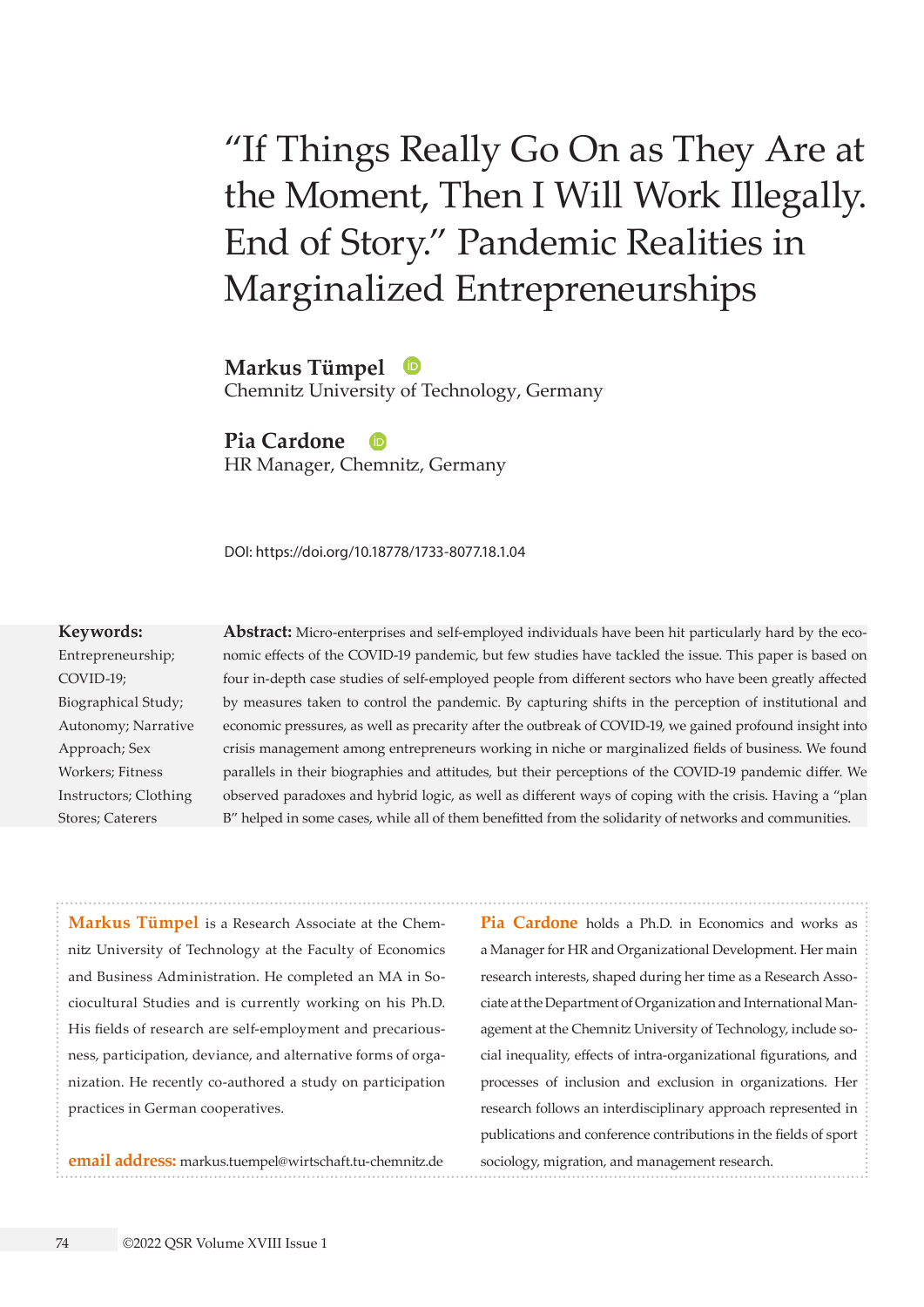spring 2019, we began a study of self-employed individuals and free-<br>lancers to explore "deviating biographies." We were interested in people<br>whose biographies and personalities largely diverge self-employed individuals and freelancers to explore "deviating biographies." We were interested in people from the stereotype and archetype of the "successful entrepreneur," which have been criticized for quite a while (e.g., Gerpott and Kieser 2017; Johnsen and Sørensen 2017). However, after we collected a considerable amount of data on four individual cases, COVID-19 emerged. The pandemic changed the working routines and lives of people across the world and impacted our investigation. By accident, our sample of four cases included entrepreneurs in professional fields that were severely restricted by measures taken to contain the COVID-19 pandemic. We soon realized that we should capture this disruption. Hence, we added another round of data collection to the existing individual case studies, (re-)setting the focus on recent developments.

Therefore, the aim of our study evolved to capture shifts in the perception of institutional and economic pressures, as well as precarity after the outbreak of the COVID-19 pandemic, and gain profound insight into crisis management among entrepreneurs working in niche and marginalized fields of business. The research questions are as follows:

R 1: Are there specific ways of reacting to the new constraints and requirements imposed by various interest groups during the COVID-19 pandemic? If so, what are they?

R 2: How are new institutional demands experienced in these specific fields of business, and how is reality individually framed or constructed in the context of COVID-19?

Although nearly every sector of the economy has been affected by the crisis, micro-enterprises,

self-employed individuals, and entrepreneurs have been hit particularly hard (Cepel et al. 2020; Fabeil, Pazim, and Langgat 2020; Fairlie 2020; Kartseva and Kuznetsova 2020). Depending on the sector, they have faced a total loss of earnings or extremely precarious conditions. Initial studies conducted in different countries and regions have dealt with how these groups coped with the crisis (Bartik et al. 2020; Blundell and Machin 2020; Shafi, Liu, and Ren 2020); however, only a few of these studies have adopted a qualitative approach (e.g., Rukti Tanaya and Ekyawan 2020; Wijaya 2020). Shepherd and Williams (2020) emphasized the need for studies focused on entrepreneurial activities in the context of the current crisis, especially as it relates to individual resilience. The role of resilience for entrepreneurs and ways of responding to precarious and uncertain circumstances seem to be very prominent matters among scholars who have conceptualized and called for studies on the ongoing crisis and its impact on entrepreneurship (e.g., Hite and McDonald 2020; Portuguez Castro and Gómez Zermeño 2020; Ratten 2020). This is why our study focuses on how entrepreneurs are responding to and coping with economic and social burdens during the COVID-19 pandemic.

# **Theory**

Given the strong institutional pressures and demands on business owners resulting from measures and regulations enacted to control the spread of COVID-19, we propose approaches of new institutionalism as a theoretical perspective to frame the analysis and acquire knowledge about current events. The neo-institutionalist approach claims that organizations adopt dominant practices of other—successful—organizations (DiMaggio and Powell 1983). Following the original approach, institutionalized "techniques" and "policies" are strong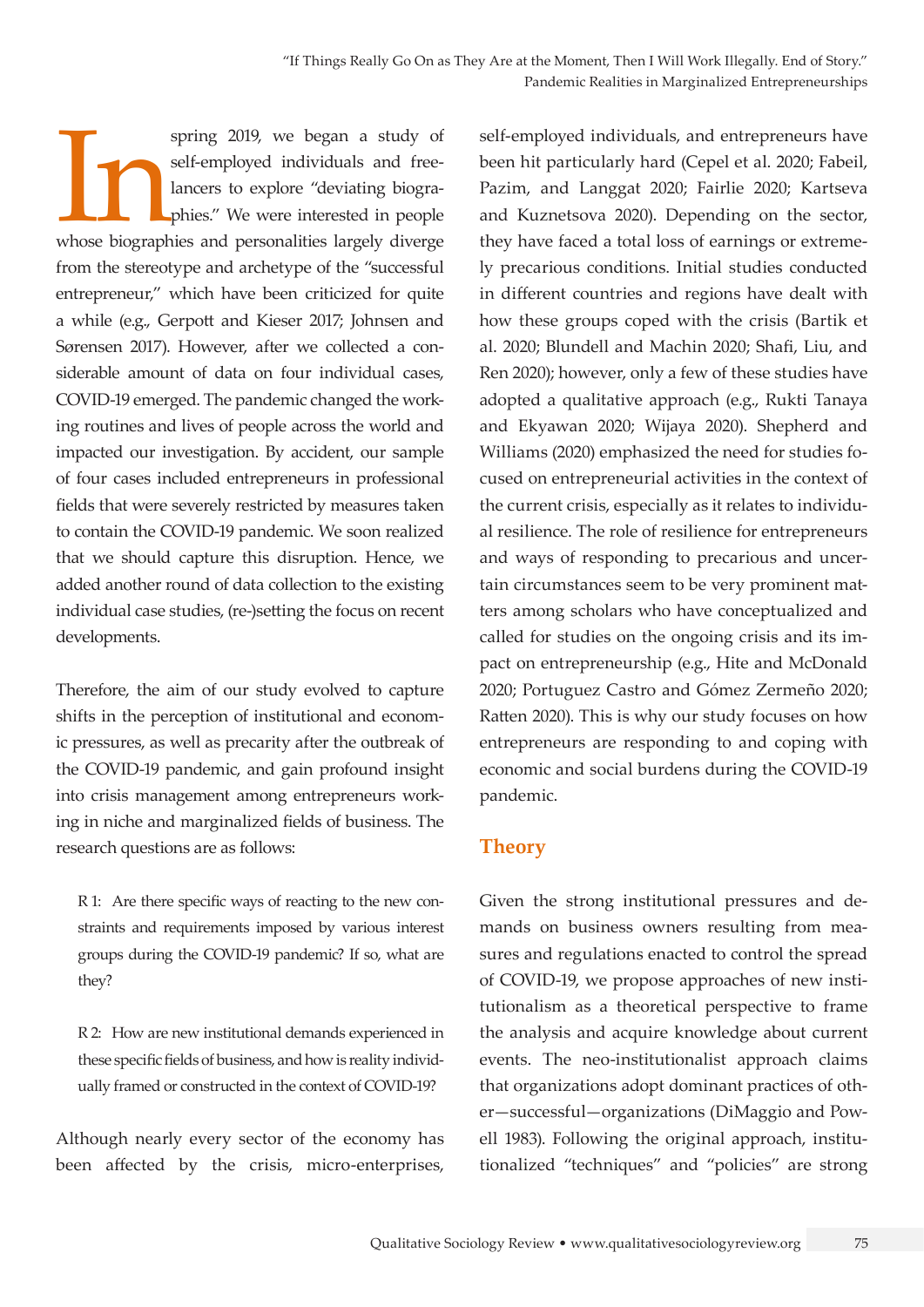myths that organizations are forced to implement (Meyer and Rowan 1977:340).

Taking this as a basis, studies on organizational responsiveness and organizational logic help to understand how various institutional pressures embodied in regulations, norms, laws, and social expectations stemming from various sources, such as the state and public or private interest groups, are managed (Delmas and Toffel 2008; Greenwood et al. 2008; Greenwood et al. 2011). The COVID-19 pandemic and the urgency of containment have led federal and regional authorities to impose numerous constraints, such as regulations on social distancing, border closures, the prohibition of mass events, and the temporary closure of numerous businesses during the lockdown. Additionally, social expectations regarding business policies focused on protecting the health of employees and customers have risen. The new prioritization of health protection logic represented by institutions, such as the state and community, has led to criticism of organizations that failed to protect their employees, knowingly endangered them, or caused outbreaks (e.g., at Tönnies meat processing factories<sup>1</sup>). This not only illustrates the increasing public pressure but also shows how questions of mismanagement and resulting precarity can enter the discourse.

Studies have shown that organizations develop diverse strategies to respond to their environment, and not all organizations experience institutional demands in a given field in a similar way (Oliver 1991; Kraatz and Block 2008; Greenwood et al. 2011; Crilly, Zollo, and Hansen 2012). Moreover, an institu-

tional perspective in research on entrepreneurship is well established and proven to be helpful (Bruton, Ahlstrom, and Li 2010; Su, Zhai, and Karlsson 2017), and some qualitative studies have taken this stance (e.g., Eijdenberg et al. 2019). By drawing on this theoretical framework, the current study takes a micro-perspective focused on individual behaviors and mindsets (e.g., Wicks 2001). This approach will provide new insights into the perceptions and reactions of entrepreneurs in fields of business strongly affected by COVID-19 pandemic-imposed institutional pressures and suffering economic precarity. Thus, this study contributes to the evolving scientific discourse tackling the questions arising due to COVID-19 from a managerial viewpoint (Hite and McDonald 2020; Spurk and Straub 2020).

In addition, several studies have begun to examine the identities of entrepreneurs (e.g., Leitch and Harrison 2016), including research on conflicting identities (e.g., Pécoud 2004; Slay and Smith 2011; Schediwy, Bhansing, and Loots 2018) and hybrid ones, for example, within the context of migration (e.g., Essers and Benschop 2007; 2009; Barrett and Vershinina 2017). Since our study follows a narrative, biographical approach, identities also play a role here (Czarniawska 2004; Ozasir Kacar and Essers 2019), and concerning the field of "non-typical entrepreneurs," questions of identity formation may arise. As Laclau (1990:39) concludes, "every identity is dislocated insofar as it depends on an outside which both denies that identity and provides its condition of possibility at the same time." By drawing on this notion, this paper also seeks to trace facets of individual identities.

# **Data and Method**

Our research design is a multiple case study (Stake 2013; see also: Eisenhardt and Graebner 2007; Yin

<sup>1</sup> In June 2020, a major outbreak of COVID-19 occurred in one of Europe's largest meat processing plants in Rheda-Wiedenbrück. Its primary causes were the catastrophic and unhygienic working and living conditions for the workers, most of whom are migrants (*Deutsche Welle* 2020; Paul 2020).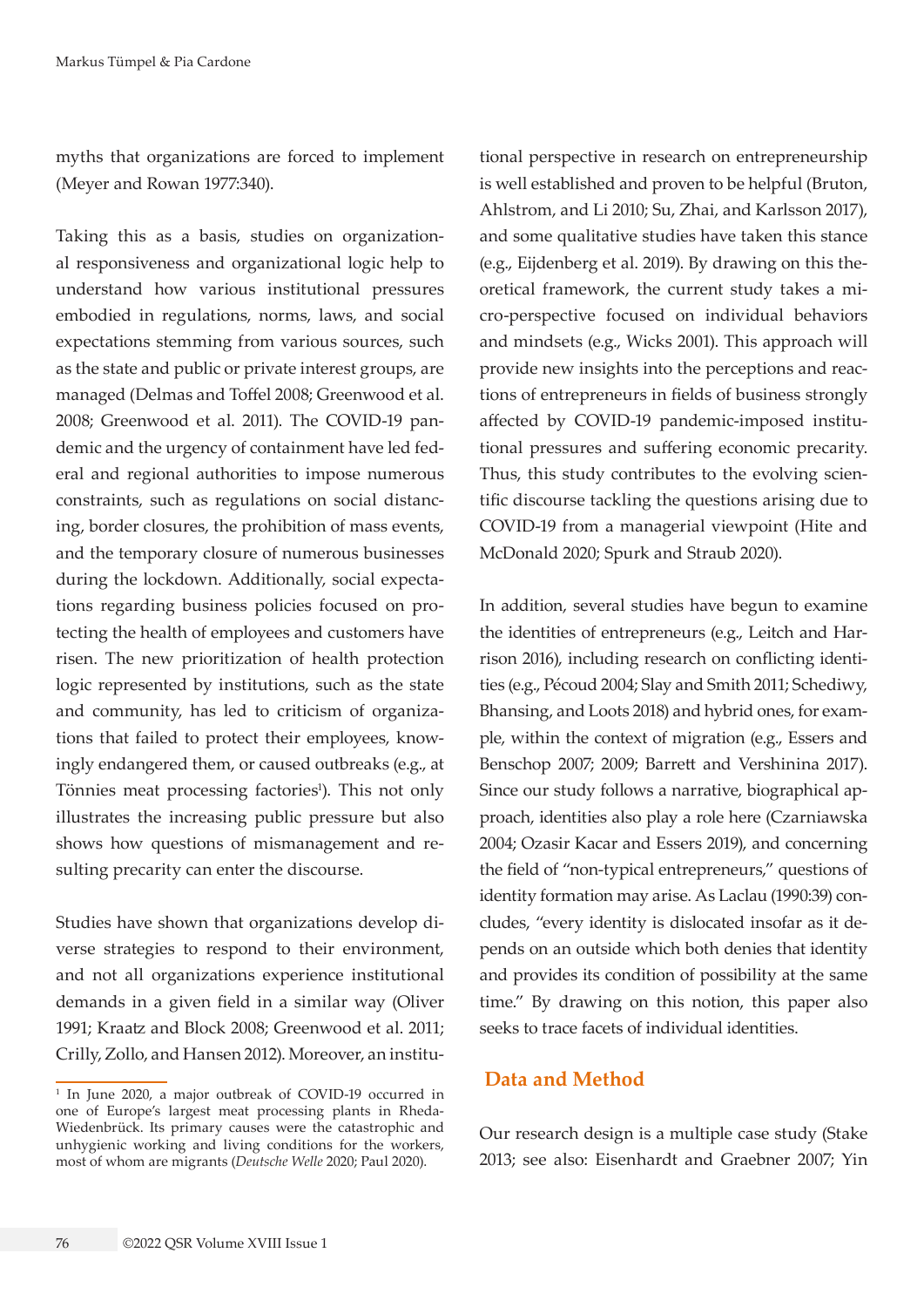2018) based on four in-depth case studies of self-employed people from different sectors: a fitness instructor, who is also the owner of a CrossFit gym; the head and founder of a catering company; a retailer and importer, who owns a small clothing store; and a sex worker, who also works as a sexual assistant. All four case studies focus on people who run their business in the eastern part of Germany and belong to two cohorts of the so-called *Wendejugend* (the youth of the transformation) and *Wendekinder* (children of the transformation). These individuals were born during the former German Democratic Republic (GDR) between 1971 and 1980 or 1981 and 1985 (Ahbe and Gries 2006a; 2006b; Kubiak and Weinel 2016; Lettrari, Nestler, and Troi-Boeck 2016). All of them spent most of their adolescence during the final years of the GDR or the years of transformation during the 1990s. Hence, they all share the experience of ruptures and fluctuations in the course of the transformation or its results. To date, numerous studies have investigated the distinctive characteristics of these generations (Bock 2000; Lettrari, Nestler, and Troi-Boeck 2016; Kubiak 2020) but also raised the question of whether these generations have common features (Benkert 2016). A broader perspective was adopted by Banalieva and colleagues (2017), who argued that the longterm effects of communist societies on individual behavior continue to the present day and, for instance, shape management practices (see also: Vadi 2018). Other authors have examined the transition of East German identities after the reunification with West Germany, focusing on somewhat marginalized Eastern German perspectives (Maclean, Harvey, and Stringfellow 2017).

Our study focuses on entrepreneurs by accident (Sarasvathy 2001; Görling and Rehn 2008) and the so-called "necessity entrepreneurship" (Brewer and Gibson 2014) within this context (see, e.g., Welter, Smallbone, and Isakova 2006; Blokker and Dallago 2017). We followed the four cases over a period of 18 months, starting in spring 2019. We conducted multiple interviews, as well as participatory observation and shadowing. We had the unique opportunity to directly accompany self-employed people dealing with the crisis in "real-time." We used the autobiographical-narrative interview approach (e.g., Schütze 1983) and extended it by splitting the interviews into two parts to stimulate people's reflexivity between sessions and make it possible for us to prepare for the second session based on the first, which supports sociological reflexivity (Caetano 2015). This procedure allowed us to capture people's reflections on the ongoing pandemic and doing business under these circumstances.

A special feature of this study is access to the field and respective sampling. We were able to draw on personal contacts and thus a sense of trust. The selection of cases was, therefore, also based on pre-existing (while fragmentary) knowledge of their biographies, or at least the knowledge that their biographies and, perhaps, their intentions differ considerably from those of a "prototypical" entrepreneur. Thus, they "fit" the original aim of our inquiry in its focus on biographies deviating from the "prototypical" entrepreneur. We used MAXQ-DA and followed an inductive approach to analyze all the transcripts and documents. Nonetheless, our theoretical lens sharpened the focus on response strategies and interpretations of entrepreneurs concerning the COVID-19 pandemic. Consequently, in the discussion of the results, we will draw on approaches of new institutionalism. Based on the coding and respective categories, comprehensive case descriptions were elaborated, and triangulation was used (Patton and Appelbaum 2003; Den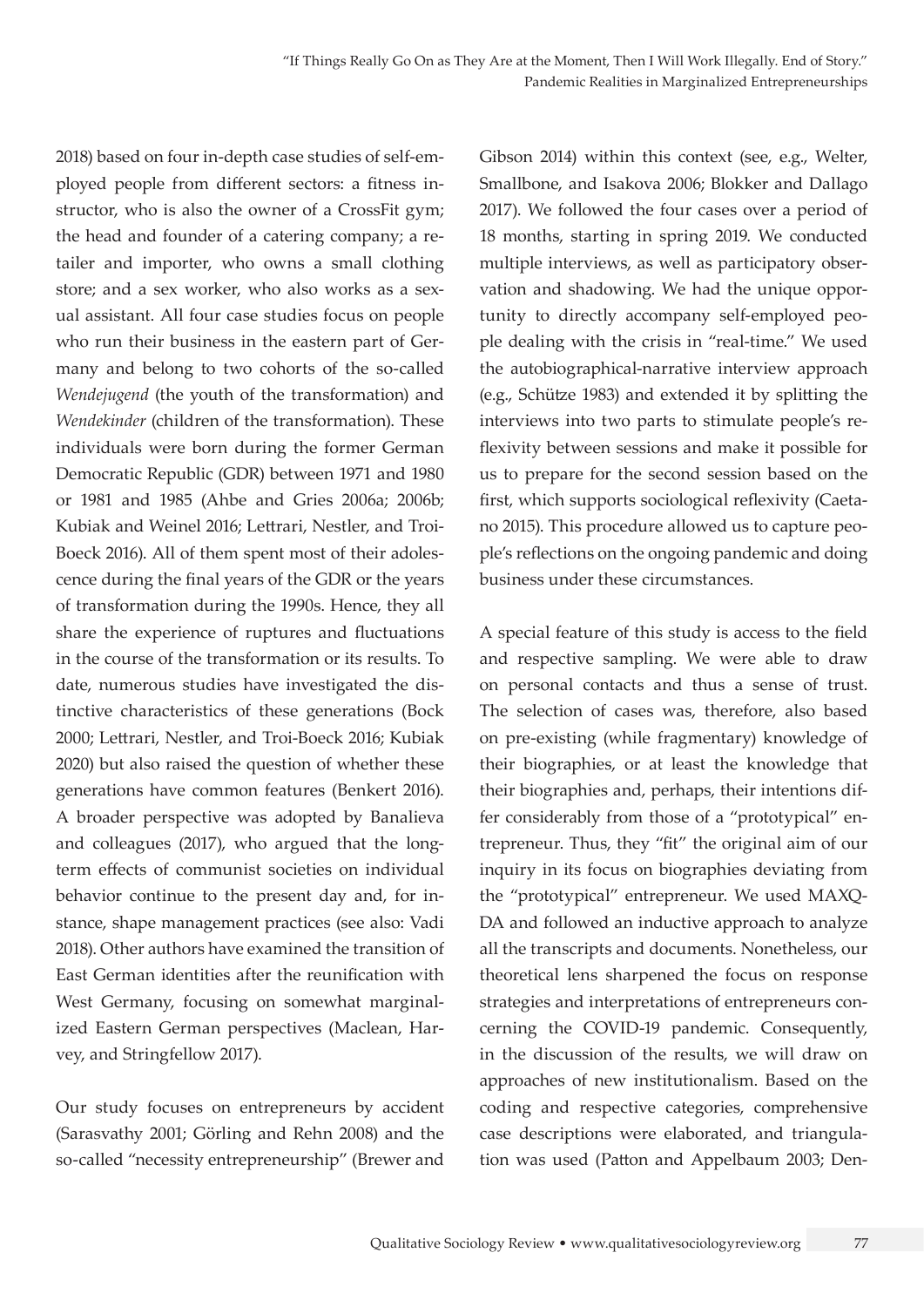zin 2009; Flick 2011; 2018; Stake 2013; Natow 2020). Both authors were equally involved in the analysis, and their interpretations were discussed regularly (Stake 2013; Kuckartz and Rädiker 2019). In the next section, we will present our four cases in detail, focusing on their biography and the effects of the COVID-19-pandemic.

## **Results**

#### **Case #1: Tom**

Tom was born in 1981 in the former GDR and grew up with two siblings. He is interested in many things, which are reflected in his biography. In early childhood, he was active in sports. Contrary to his ambitions, his school career ended early: "I was…very sad when I had to leave school. That was, as one would say today, chicanery by the school management, or it was just a lack of motivation." He then began an apprenticeship as a carpenter and discovered his passion for woodworking. After a phase of burnout, he decided to take a break and traveled to the Philippines. What started as a holiday in Asia ultimately became nine years of his life. After returning home from the trip, he immediately quit his job, sold his property, and returned to Asia. In the Philippines, he met his former partner and entered the hotel business, where his training as a carpenter gave him a foothold. His way of working and his ideas were well received, and he was promoted to general manager of the hotel within three years.

After the hotel was slated to be sold, Tom and his partner decided to go to Australia. Drawing on their contacts with boutique owners and manufacturers, they set up a business engaged in importing accessories from Asia. This was a great success: "It was

really fantastic. During the sales weeks, I drove two and a half thousand kilometers every week across Australia, so it was really great." During this period, Tom tried to visit Germany once a year. One summer, he arrived home just as his father became ill. After returning to Australia, he received word that he died. The early death of his father prompted him to return to Germany, as he wanted to support his mother. He separated from his partner and left all their joint businesses to her. However, the financial loss did not seem to make him feel bitter, and this stance illustrates his general attitude quite well:

When I left Australia, I left a relatively large amount of cash behind. It was clear to me that I would never go back...I liked working there, and I liked the life there, but I did not care about the money.

In Germany, Tom had to build a new life for himself, without money or his partner. Living on his parents' farm, he had no major expenses. Based on his experiences in Asia, he began working in the hotel business again while also working as a personal trainer. Looking for a new challenge and passion in his life, he thought about CrossFit, a sport he discovered abroad and a megatrend that had not yet arrived in his hometown. His training space, the "CrossFit-Box" as it is called, is very important to him, and he invested all his money and time in the project.

In explaining his motivation, he describes himself as a person who had a lot of luck in life, which he would like to share with others. His travels and various activities equipped him with a lot of experiences, for which he seems grateful. The CrossFit-Box is run as a non-profit business, where he gains satisfaction from doing something he likes to do and getting positive feedback from clients.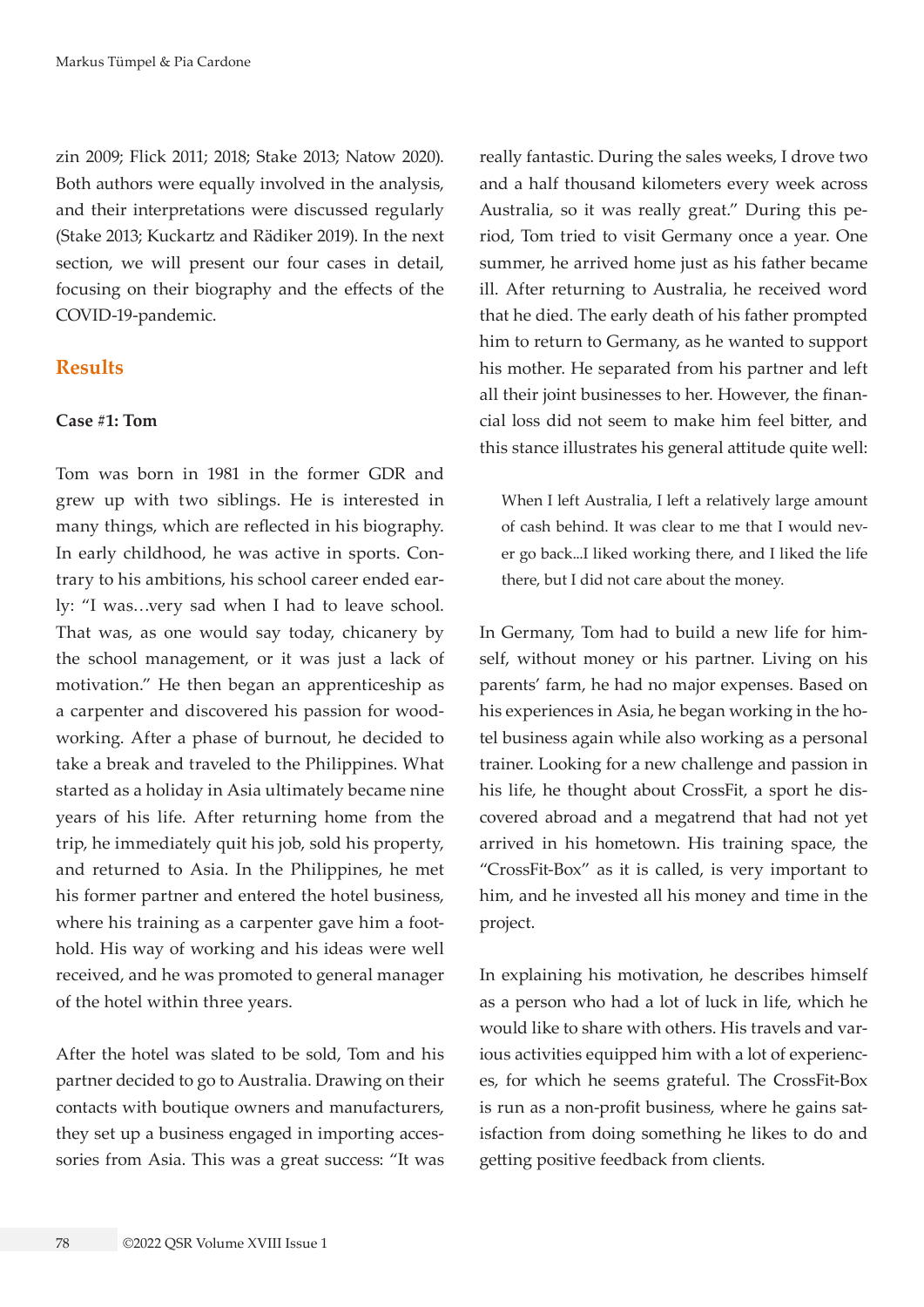My profit is when I make people fit, my profit is when I make people healthy, my profit is when people like to come to me. And that was also a criterion for me, why I said, "Ok, I don't offer memberships." Because I really want to see that people want to be here! If someone doesn't want to be here, then I don't want his money either.

As he shows little interest in material possessions, he also has a less capitalistic view on work and entrepreneurship. Money seems of little value to him:

What do I do with the money when I get it? I have no children, I have no family, I own my property, all I have is mine. Why should I make money with it? I don't know what to do with it.

His motivation is also driven by the search for new challenges, even if they are risky. Due to his experiences in Asia and Australia, he is used to dealing with major changes. He describes traveling as giving him "the courage to risk things." He is not afraid to leave things behind and start over; if a business model does not work, he does not consider it a failure but a "sign that brings something new with it." For him, it is not important to be self-employed or to earn a lot of money per se, but he emphasizes that it is a matter of doing what you like to do on a professional level. In his opinion, people should ask themselves the following:

If the money is worth nothing anymore, are you in the situation where you would like to be, or have you chosen the wrong way? Because if you do that from the beginning, then no matter what happens to the business, no matter how bad your income is, you are always on the winning path. You are always happy... You are good at what you do, you get good feedback, and that's it.

With this positive attitude towards life, his interpretations of economic restraints and challenges are positive. His stance also seems to have helped him throughout the COVID-19 pandemic so far. Tom's gym, his training space, had to close down abruptly, as did similar businesses. Nevertheless, he benefited from his strategy of hybrid entrepreneurship: always relying on hybrid forms of income, including wage jobs and self-employment. Though this is not necessarily a distinctive aspect of COVID-19, it is important as a "backup" in precarious times:

That exact situation is why I kept the workshop for years, why I stayed at the hotel part-time for years if ever such a situation comes up. That it [the business] is just not over all of a sudden, right?

Although his turnover is zero, he saw no reason to worry about his finances. This is why Tom did not apply for any funding or loans, which he generally perceives critically. In his opinion, the state will reclaim much of the disbursed COVID-19 aid after audits have been completed. In his opinion, this will cause severe problems for many small businesses.

Moreover, Tom seems to have been well prepared in terms of logistics and what was about to come in the winter and spring of 2020. According to Tom, he relied on personal contacts in Asia, who gave him updates on the pandemic, so he took the situation seriously from the outset. Assuming that the pandemic would reach Europe soon, he started to prepare online tutorials in January 2020. Throughout the "first year of the pandemic," Tom was constantly adapting to the situation and found alternative solutions (e.g., outdoor training sessions). However, the changes are mostly temporary, and he does not consider them to be long-lasting business developments (e.g., digital sport offers a temporary solution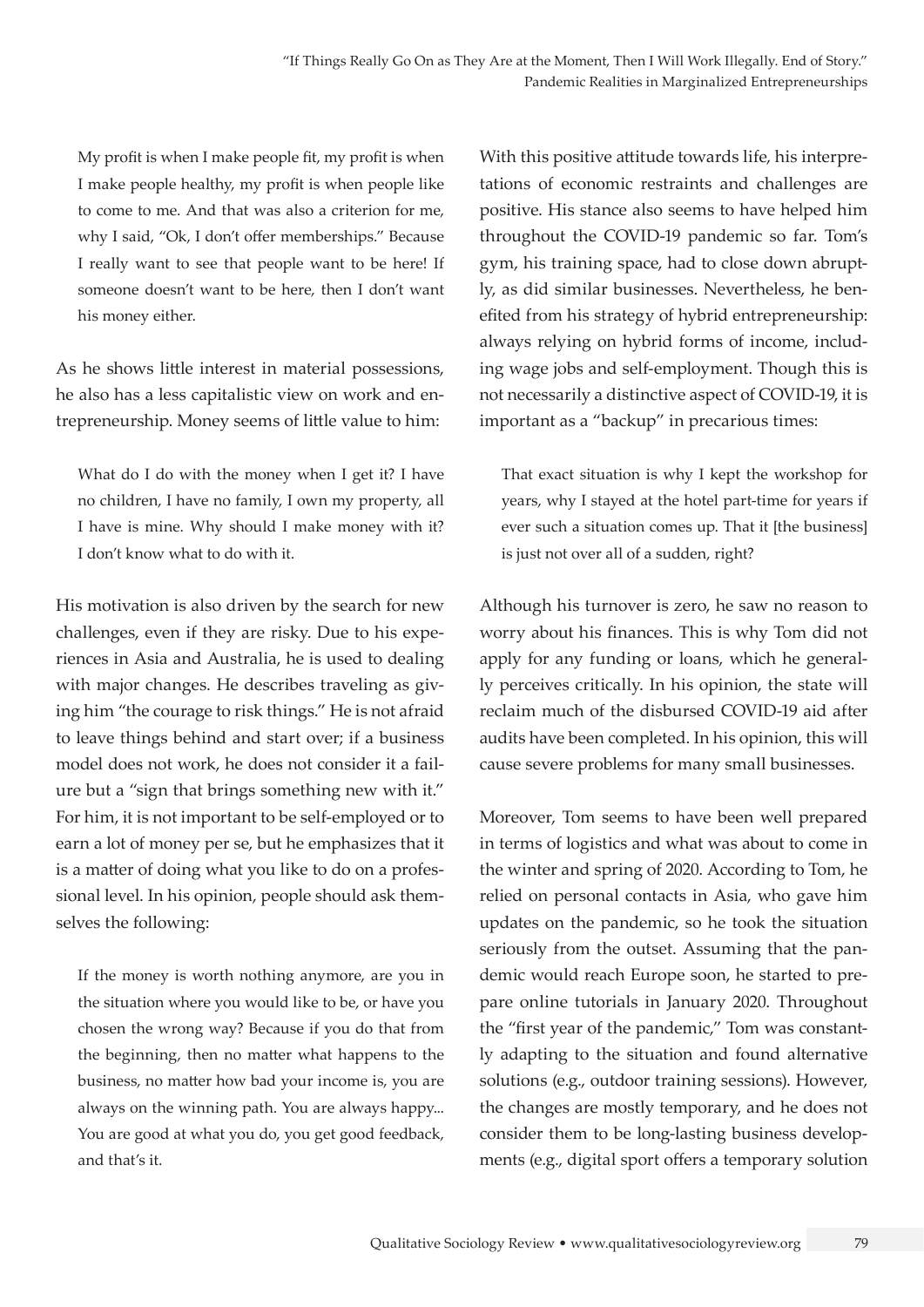but does not fit his concept of personally assisted training and direct contact to the workout group). Solidarity, networks, and the support of friends and customers helped considerably. His customers continued to pay their fees for training sessions even though they could not take place. However, people who could not afford to pay for lessons or equipment rental fees were not obliged to do so. In addition to online lessons, he offered personal meetings, especially for people in need or difficult circumstances. In an interview in summer 2020, Tom states the following:

It must go on now...and, um, since this month, we have been going on step-by-step in small groups. Um, sluggish, challenging, and so on. But, yes, I say, if it goes on now, if no second wave comes now, or if we don't have to go back or whatever, um, it wasn't that hard for me.

His rather positive baseline might have led Tom to frame the COVID-19 pandemic as an opportunity to slow down his routines (like another case, Hans, the caterer):

What I liked about the whole thing was that it was all slowed down. At first, everyone just stopped, stayed at home, stayed calm, stayed...no fear of missing something or feeling the need to go somewhere. I don't think that was so bad. That brought us a little bit back to the basics, you know?

As a matter of principle, Tom is in favor of adopting measures to prevent the spread of infection. He criticizes both imprudent and irresponsible behavior. After all, he also considers his branch to be in danger and pleads for more caution:

That's also what I told my people: "We better do a little too much. Um, the worst thing that could happen to us is that someone gets infected, that someone gets sick or has long-term damage, or worse ((clears throat)). We have all ages, from five to 65…or that sports are completely stopped."

Again, his rather "cosmopolitan" perspective seems to have shaped his judgment. Perceiving the crisis as a global rather than an individual problem may lead to the greater acceptance of measures and restrictions: "I've considered this to be a worldwide problem, right from the beginning." His stance towards the reality of the pandemic is even more interesting when compared to questions of regulations and bureaucracy in Germany. When talking to him almost one year before the COVID-19 outbreak, he drew comparisons with Asia and Australia, stating that in Germany, it is difficult for founders who want to comply with all guidelines and regulations: "If you try to stick to any guidelines we have in this country, then you won't get anywhere." His compliant position on corona, however, may be due to his anti-materialistic and people-centered values. He is very aware of the seriousness of the infectious disease and the resulting problems for those affected, and he is happy to accept business shortages in return. In contrast, he shows a rather indifferent attitude towards other regulations, perceived as "pointless" and simply a way of over-bureaucratizing processes.

#### **Case #2: Hans**

Hans was born in the early 1970s and grew up during the GDR. As a teenager, he was sent to a "reform school" (*Jugendwerkhof*) known for the inhumane and degrading treatment of its juvenile inmates. After his release, he worked for *VEB Kombinat Robotron*, which was the largest computer manufacturer in the GDR at the time. His youth, family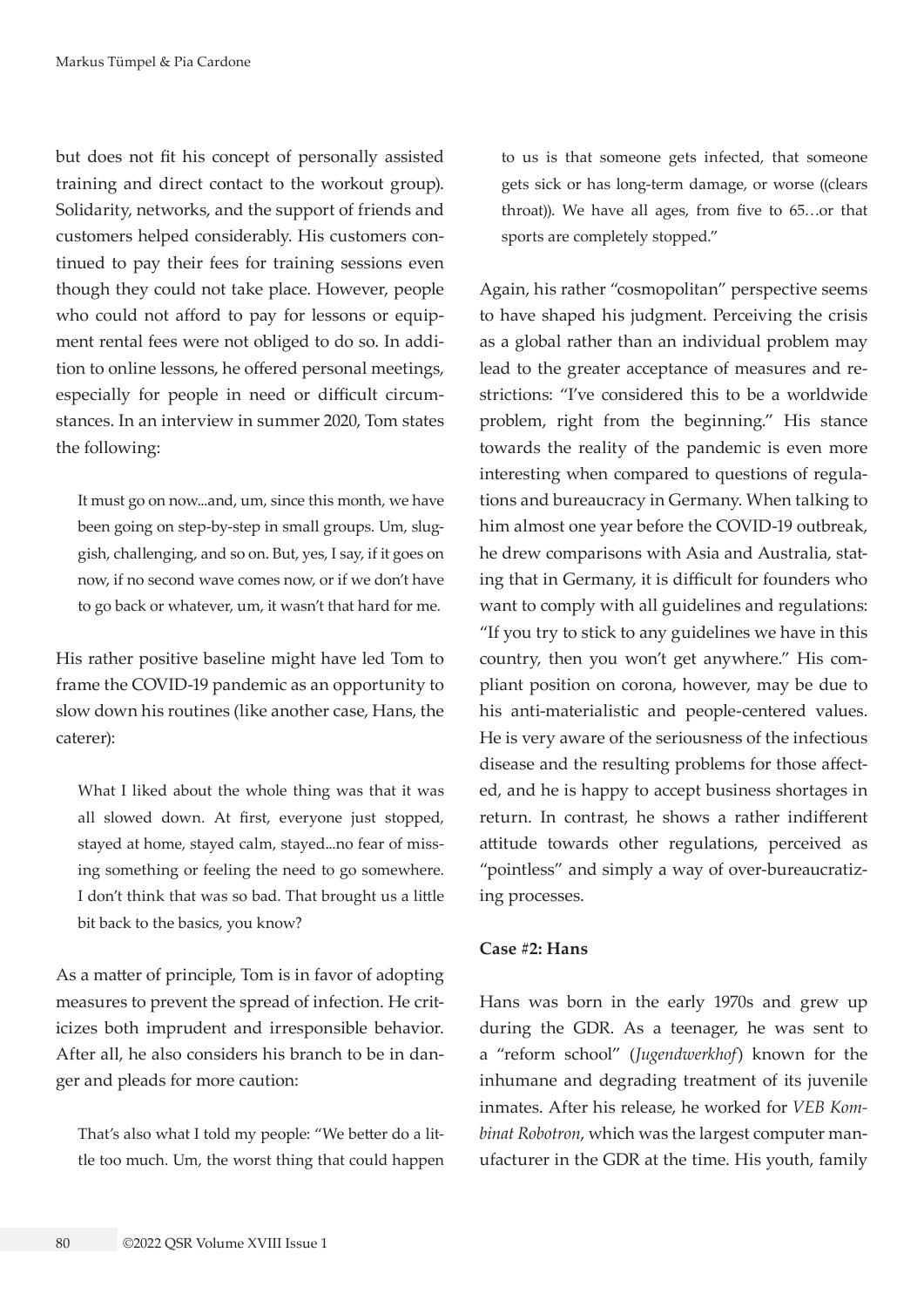background, and possible experiences of repression seem to have had a significant impact on his career:

Well, I went through several factories in my youth. With... ((pauses 4 sec.)) some rather unpleasant... ((3 sec.)) uh... situations, or circumstances... where it was clear to me at some point... that I would not end up in any factory. I mean, well, that's actually a result of… you'd have to go back as far as into the family and how things were in the GDR and how... how circumstances led to the way I developed.

After East and West Germany were reunited, Hans joined the local punk scene in a major city in eastern Germany. He lived in a quasi-commune with other squatters in a house and was unemployed: "And after that [the fall of the iron curtain] it was just total collapse. So…for ten years, I was busy with... being anti, basically ((laughs))." Later, at the end of the 1990s, he started working freelance and doing several jobs (e.g., in construction and as a stagehand), including catering for different regional organizers and concert hosts. His contacts within the local music scene helped him considerably. Initially, his startup as a self-employed person was motivated by the pressure the employment agency exerted:

…at that time, we did not become self-employed because…we had the idea to build up a business, we had been looking for a way to escape the clutches of public employment service ((both laughing)) after uh... ten years of unemployment or not knowing which way to go.

Hence, the beginning of his business was rather unsystematic, and he started without having a plan, as a greenhorn, so to speak. Over time, his current catering company developed, which employs four to five people. His clients are primarily larger concert

agencies and tour operators, for whom he provides the tour catering. In this context, it is important to mention a social aspect—his employees include several people he has known for many years. Some of them might have difficulty finding similar jobs in the "free" labor market, especially since Hans offers his employees a relatively large amount of freedom and "takes care" of them. This has been seen in the case of employees who have lost their driver's license, but continue to be employed or hired freelance, even though having a driver's license is extremely important in the (touring) catering business.

As for his motives, independence and autonomy are central aspects of his narrative. He started not only to free himself from the public employment agency but also to avoid becoming part of the industrial machinery (*Fabrikräderwerk*). However, he wound up entering the daily "rat race" of entrepreneurship, as he calls it. His early years as a self-employed person were financially precarious, and the growth of the company inevitably increased the bureaucratic burden. After a tax audit a few years ago, Hans was forced to hire some of his former freelance employees permanently. Subsequently, the reciprocal effect of incoming orders and monthly (wage) costs seem to have become a burden. In the past, he could simply turn down orders; he now feels obliged to achieve a certain monthly turnover. This demand for constant income is also due to his family situation, which has changed over time. Being a father of a 15-year-old boy and having a family alters daily routines and demands a stable income: "but when there's a family, it's a whole different thing. The business must be running somehow, right?" Therefore, before the COVID-19 outbreak, his will to lead a largely autonomous life collided with economic and bureaucratic necessities, especially health in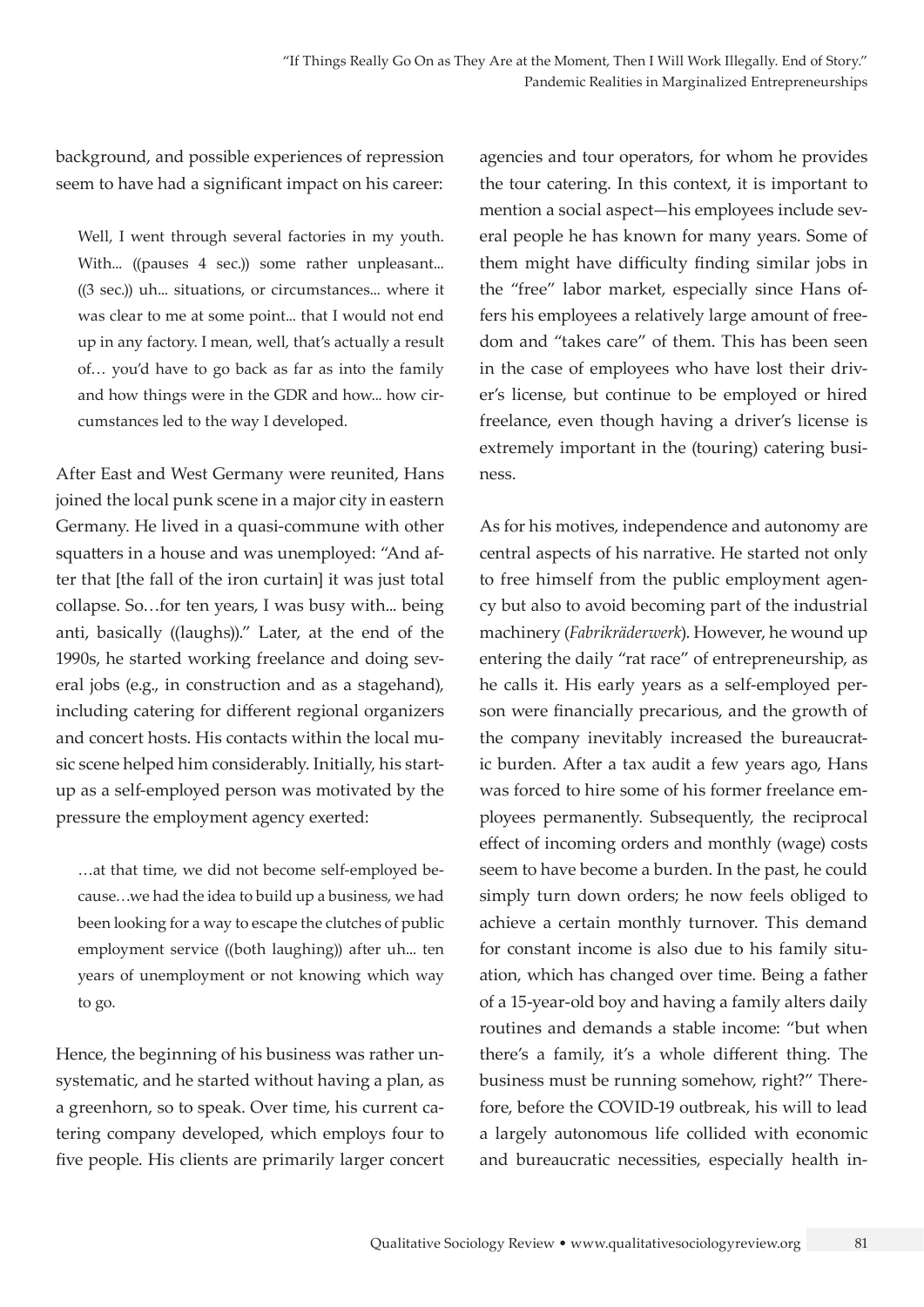surance. However, we cannot discuss this in detail here, although there is a considerable body of data on it.

For Hans, who was working in the event sector, the outbreak of the COVID-19 pandemic was quite naturally followed by an immediate and very sudden end to all activities. Within weeks, most festivals, concerts, and scheduled tours were canceled, and his turnover fell to almost zero. However, at this point, the solidarity and support of friends or customers came into play. Friends ordered catering for smaller weddings, anniversaries, private events, and other outdoor events that were possible under "corona circumstances" during the summer. Although Hans was very optimistic and had a somewhat positive but pragmatic outlook on the whole situation at the beginning of the pandemic, his attitude seemed to change during autumn 2020. As he is running out of savings and forced to file for social welfare, he finds himself back in the institutional scheme he once wanted to escape. Another factor of uncertainty is the employer-employee relationship. COVID-19 affects the employees of Hans' catering company, as they are working short hours. Furthermore, Hans is unsure whether his employees will still be willing to work for him after extended periods in this status.

In addition to these fears and difficulties, another factor played an important role in the narrative of Hans and his catering company: being prepared for whatever might happen. Hans was well equipped in the sense of having financial savings, which means that initially, COVID-19 was perceived as less of a threat from a financial standpoint. However, as the pandemic and our inquiry moved on, the financial situation caused by the crisis worsened. On a later occasion, after our second interview, Hans

told us that he was planning to file for social welfare (which he had always ruled out before), primarily because the situation has worsened. Scheduled concerts and the orders that accompanied them were still canceled. From Hans' viewpoint, the missing (proper) funding forces self-employed individuals to find regular jobs, whereas big companies (e.g., large concert agencies) can extend their credit line easily. Nevertheless, the idea of taking a smaller job was rejected by him, as it would mean losing time for his other project.

Even more important than his (constantly shrinking) savings is his "escape plan" or "plan B," which existed before the COVID-19 outbreak. Hans bought an old inn in the country some time ago and is currently restoring it. The inn and its grounds will be his future home, as well as a restaurant, a space for recreation, and a venue that could host artists, seminars, and other types of gatherings. Part of this plan is to turn his original business over to someone else and withdraw from the organizational side:

Well, rock'n'roll is a nice experience, and it's also fun. And it's a big family…so it's nice, but it's also incredibly exhausting, you know?...When you're at the venue, you work 16 hours, 18 hours a day. And I believe that at some age, I no longer have to do this to myself.

His strategy to escape from the daily "rat race" and structural obstacles has become even more important. Similar to another case (Case #1, Tom), Hans has framed the COVID-19 pandemic as an opportunity to do something different or be freed from the burden of day-to-day business:

Apart from that, I can say that I am...I have been, over the years, when the machinery has always been running, when events have taken place all the time, and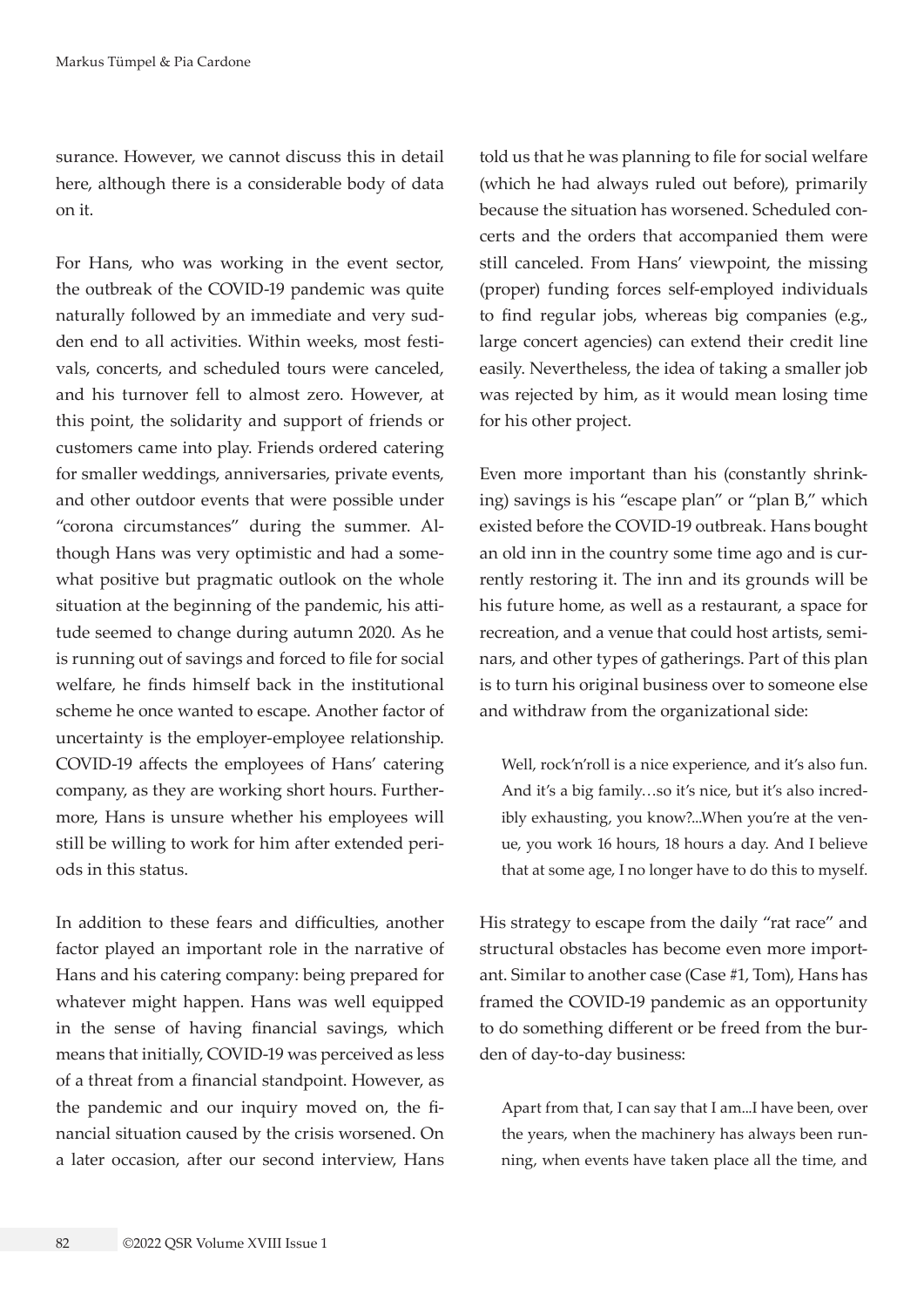you ask yourself at certain times of the year or on certain days, "When you will ever again spend a day without a concert?" like December 25 or bank holidays, and so on. And so, it partly was also a relief not to have to do this as every year, as usual. And yes, Corona gave me the chance to continue my work here [at the construction site].

#### **Case #3: Rosie**

Rosie was born in 1971 in the former GDR. After she finished school but had not sought any subsequent training or work, she was forced to apply for the only remaining positions at *VEB Kombinat Robotron*, the largest computer manufacturer in the GDR. She began a vocational training program there as a metalworker but only worked for Robotron for a short period before fleeing to West Germany via Prague in 1989. Soon after she arrived in the Federal Republic of Germany, she started working for a company there. This job (producing shades and marquees) was not only physically exhausting but she was also humiliated by her superiors. As a result, she found another job at an environmental technology office. The working conditions were better, and the staff consisted mainly of students, foreigners, and people from the Eastern part of Germany. These years, during the early 1990s, seem to have been shaped by experiences with degradation at work and social exclusion:

It was so racist, also towards the people from the Eastern part [of Germany]. It was my first personal contact with people when I noticed "there are several sensitivities here, you don't diminish them…" So, eventually, this system simply pissed me off. I didn't become comfortable with the Westerners…you were sitting in a pub, and they heard how you talk, your dialect, then you were, of course, the "Ossi" [a person from the former GDR], the freeloader who scrounges from everybody.

Eventually, Rosie moved back to eastern Germany and worked as a "day laborer," to quote her own words (e.g., cleaning, catering, and flea markets). In 1994, she began running a small business selling clothes and accessories at fairs. During the first few years after the political change, she traveled to Asia frequently, primarily to India, Nepal, and Thailand. Over time, she began importing clothing and accessories from these countries and selling them at markets, and started her shop in a university town in eastern Germany. After giving up this store a few years ago, she established a similar retail shop at her place of residence in another city in eastern Germany. However, it was not as profitable as her former business, resulting in a heavier workload and precarious financial situation. Rosie describes the phase when her business ran "smoothly" as her "golden times" compared to today's rather tense state.

Before the COVID-19 outbreak, she continued to travel to India and Thailand to buy and import goods to Germany. Over the years, she established a very well-organized network of manufactures and "knows her way around." These almost 30 years of traveling, bargaining, and buying in Asia are very important to her as she compares cultures:

…this is actually my favorite kind of business, you know...Because I started there as a little girl, and they [the merchants and manufacturers] said to me, "Do your stuff, but you might buy only ten necklaces this time...not twenty. Take it easy! Others have done that already." Very old men, they are mostly men I have to deal with there. They practically taught me how to do business. But, maybe it's an Asian... a different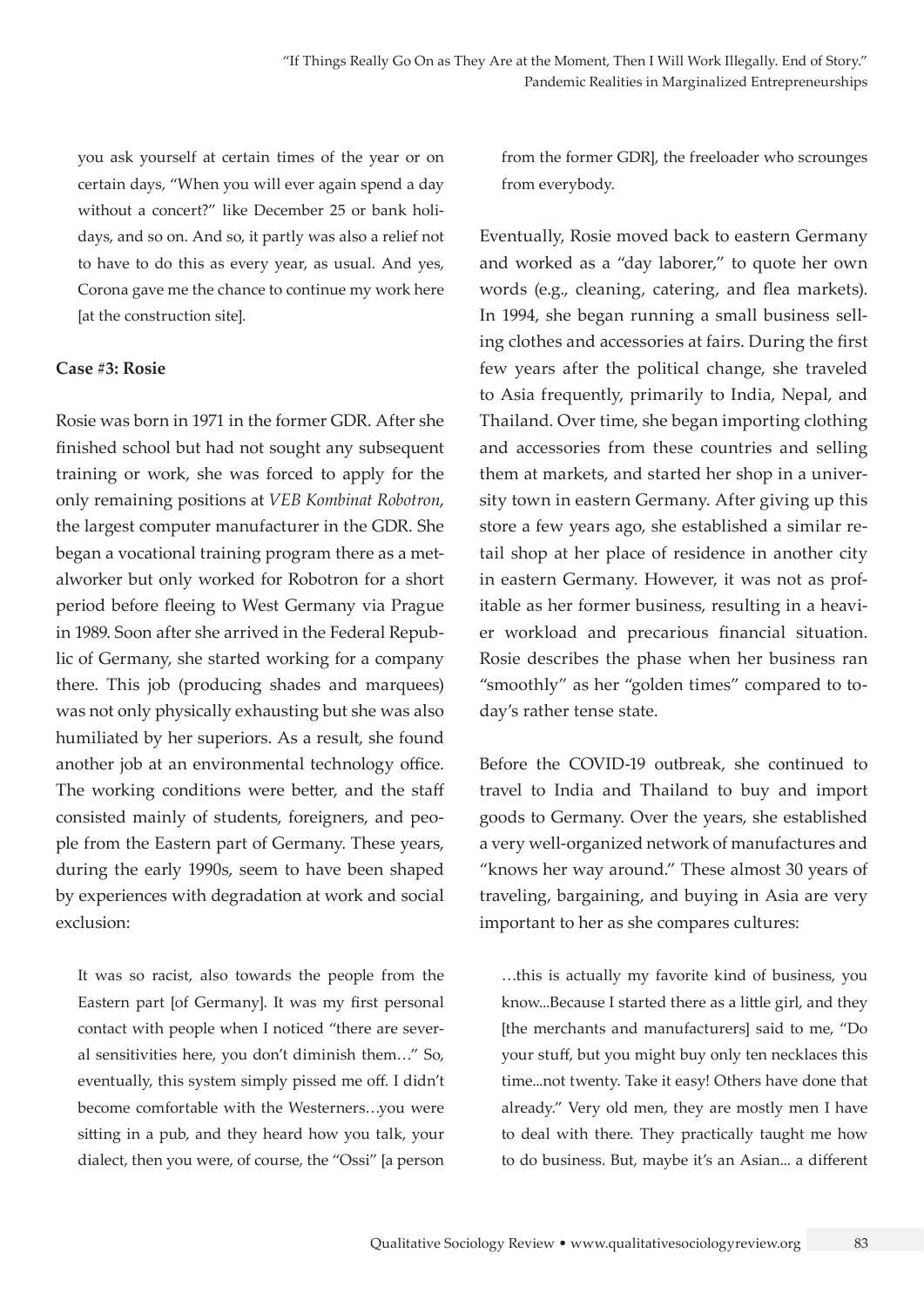mercantile perspective. And, unfortunately, you can't practice that around here.

Returning to the subject of motives, a central reason seems to be the possibility of avoiding the "machinery" and, at least partially, bureaucratic procedures, as well as gaining autonomy.

And that's probably the main reason why you're self-employed. Because you... probably want a bit more of yourself...I can't even imagine being somewhere else again; that would be difficult ((MT laughs)). That somebody tells me what to do... And that [autonomy] is probably the basic idea.

Besides the will to lead an autonomous life, Case #3 shows an interesting attitude of refusal. For example, although Rosie's business has not been very profitable in recent years, she is unwilling to introduce fair-trade labels. Although her products would probably be considered fair-trade (following her interpretation), she refuses to "play this role." This attitude also seems to be reflected in her refusal, upon starting her business, to accept public funding or cheap public loans, except for unemployment benefits for several months and a funding package by the Chamber of Commerce (German IHK): "I never wanted anything from them." This rather refractory mindset seems to be a very important motive for Rosie, who, as an entrepreneur, does not have to yield to mainstream practices of impression management, and does not have to rely on public loans.

Rosie was already in a rather precarious situation at the beginning of our inquiry. The pandemic was another hit to her financially stricken business. At first, she perceived various reasons for this situation. First, the increase in online trade has caused problems by gradually displacing smaller shops.

Second, there has been a general social change in consumption. Consumers, in particular, are increasingly aligning themselves with appropriate labels, especially regular customers. Refusing to use labels (such as fair-trade) could lead to a loss of customers. International trade has also changed to her disadvantage. Interestingly, increasing globalization has displaced her original niche, which has been taken over by large clothing chains whose scouts are operating in the same countries in Asia. This has led to some curious situations; for example, some time ago, she discovered a dress she had designed in a high-priced catalogue at about five times the price. A dressmaker in Nepal had simply sold "her" design due to a financial "emergency." Besides these changes, she faces very high overhead costs despite low turnover. All of these issues had made her think of ways to get out of the business before 2020. Now, facing the effects of the COVID-19 pandemic, problems are accumulating:

Prices go up steadily, my storage will also be more expensive next year...it's going straight up, so I have to think about that one, too. I have to find something smaller somehow, which is hard... because I can't afford it anymore then... pfff... well, I should have studied something proper.

After the first lockdown ended, during the summer of 2020, Rosie's business began doing quite well again. However, as autumn arrived, her turnover dropped again. At first, she could count on friends and regulars: "People checked on the community a bit more; that was quite good. When it was over [i.e., the first lockdown in spring], they came and made some purchases and showed solidarity."

However, some customers do not follow the COVID-19 regulations, and business owners like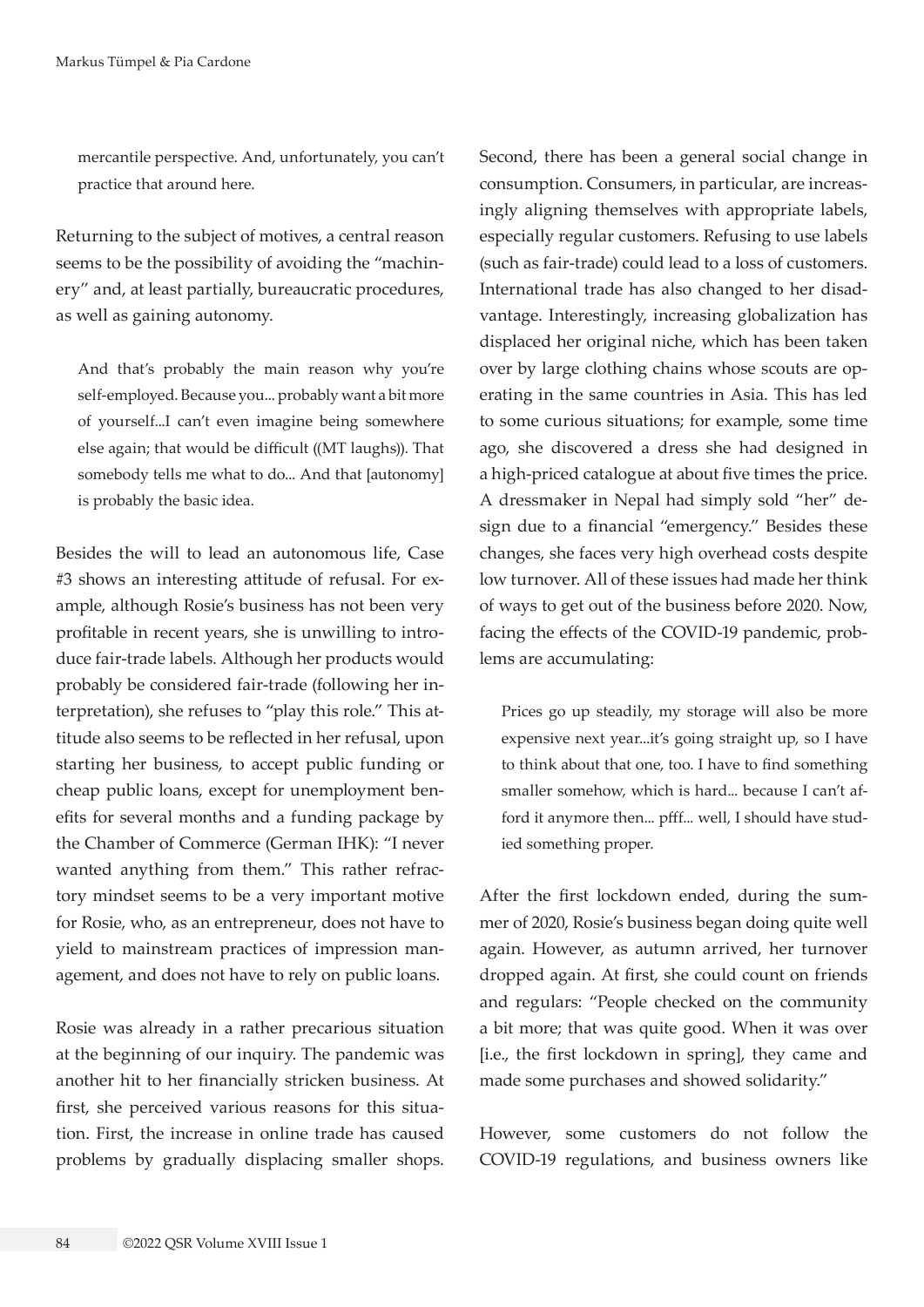Rosie bear the consequences. Therefore, the new restrictions also cause uncertainty and fear at different levels:

There are a lot of deniers and refusers; they come in without wearing a mask, without asking if it's possible or not. So, even the fine of 60 Euros does not help. I have to pay two and a half thousand if some official comes in and checks; nobody cares, though.

As for her financial situation, Rosie (as well as Hans, Case #2) is confronted with bearing the costs of health insurance while having little or no revenue. Due to the lack of alternatives, she is forced to pick up a regular job. As mentioned above, it is something she had previously ruled out:

But, the woman from health insurance told me that I definitely need a job. And I'll have to start looking for it in January. Then I'll go and get some work for a while. Keep my trading license as a small business. And then maybe I'll go on doing fairs. Because the costs are too high, it doesn't add up here.

Compared to the first two cases, Rosie expresses growing anxiety about the future. The idea of working a regular job seems to fuel this anxiety:

**Rosie:** I feel a bit nervous about it.

**I:** About what's coming next or because of taking up a job and so on?

**Rosie:** Of course. Sure. How that could go... doing housekeeping.

Rather frustrated, Rosie assesses her business and the closing of her shop:

You have to reinvent yourself somehow. And there is simply an oversupply of clothes and outfits. I mean... it's not really needed. We have too much of everything. It might be a wise decision to reduce it slowly. I've put a few offers on eBay now: "closing-down sale" blah, blah, blah, blah, blah, let's see if anyone is interested. I mean, there may be people who still need stock because they can't travel right now.

### **Case #4: Tamara**

Tamara was born in the early 1980s and grew up in the countryside, which she regards as a sheltered upbringing in the former GDR. During adolescence, she started to feel a sense of non-conformity that seems to have persisted:

Quite soon, I realized that I somehow had a strong desire for... from today's perspective, self-determination…quite soon, I realized that I somehow don't really fit in anywhere because I think about certain things differently or deal with certain things differently, and these things are not very well accepted.

After graduating from high school in the late 1990s, she worked at a theatre for some time, which she perceived as a "small window to the world," primarily because of the staff there. She met like-minded people there who were free spirits:

…not fitting into this classic role model… into this classic everyday life picture uh working Monday to Friday, working nine to five, having the weekend off, living in uh heterosexual family structures… just very different or very much very different.

She then moved to a major city in eastern Germany, enrolled in a university, and completed a humanities degree. Financing her studies with a small student loan and part-time jobs in restaurants, she started working for a public institution on a contract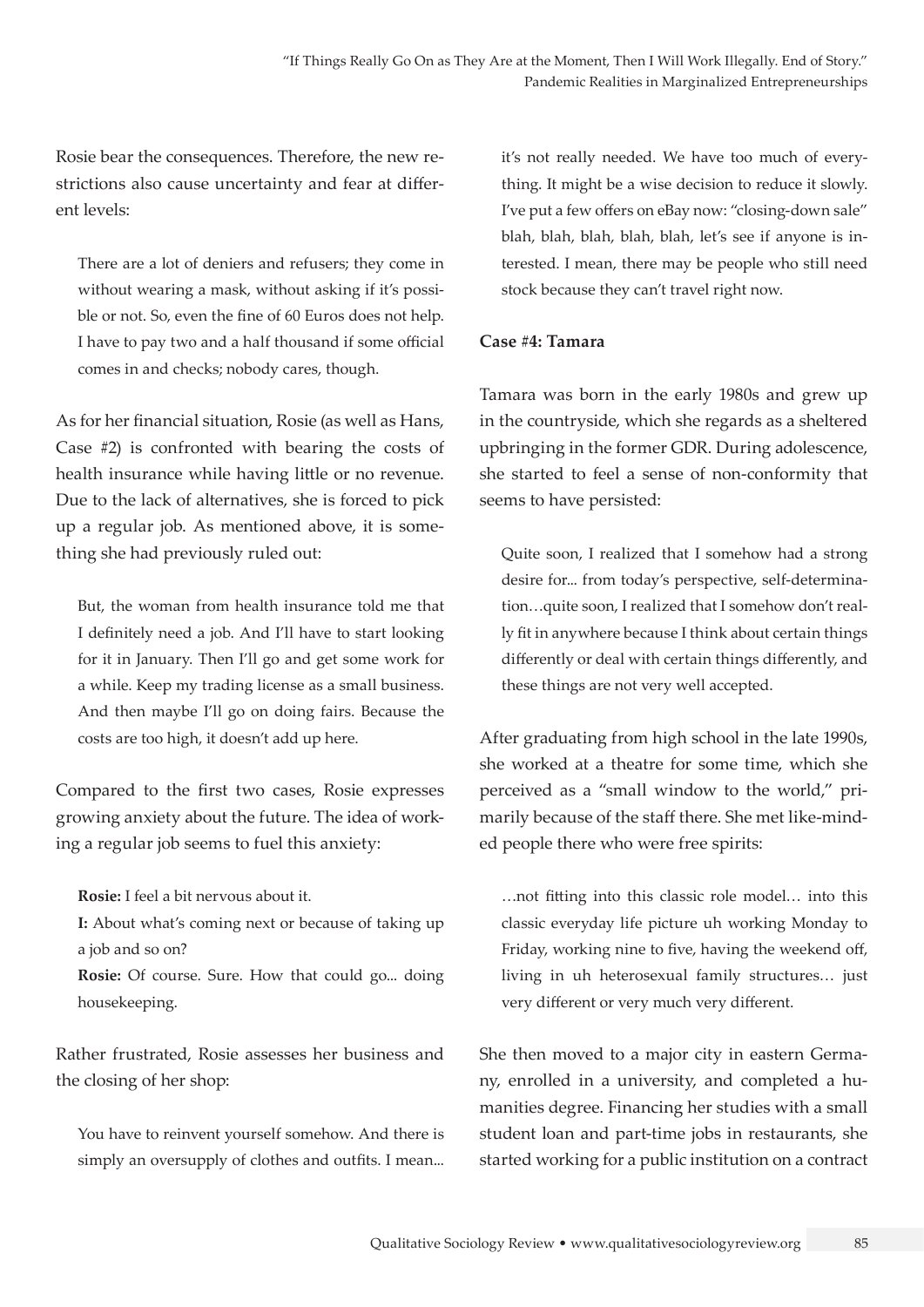basis ("bogus" self-employment<sup>2</sup>) after the birth of her first child. During this period, she did not earn much money, which meant that she was covered by her husband's health insurance, for example. In the meantime, her second child was born; since her husband was the main breadwinner, Tamara was inevitably left to look after the children, which she increasingly perceived as a burden:

And then it came to a sudden interruption in all respects, a turning point… um... I separated from my husband, which was quite unexpected for him. I mean, it was obvious that I am not satisfied with the situation as it is, but I think he believed that it was mainly these daily routines that I am dissatisfied with, um... but I didn't feel like myself at all anymore...And I said to myself, "This can't go on like this, now it's over, over! That's it!"

After separating from her husband, she continued to work on a bogus self-employment basis, as well as at a permanent job for 20 hours a week at a restaurant. However, the workload of two jobs caring for her two children mostly alone led to a sense of overload, and "from a logistical point of view," it was "the worst case":

And I realized...that this is not going to work out in the long term because I simply do not have the strength and stamina to do it. And with the help of my new boyfriend... with whom I talked a lot about role models and sexuality and relationships, I decided to try sex work. In other words, pretty late. I was in my early thirties.

Starting small and keeping the restaurant job at the beginning, Tamara became a self-employed sex worker; she is now working as an escort in a brothel and as a sexual assistant.<sup>3</sup> Tamara's motives for starting sex work are quite complex, so it is impossible to describe them in detail here. There is abundant room for further investigation of biographical aspects, especially considering the amount of data on hand. However, Tamara emphasizes how becoming a sex worker was her path to self-realization. She describes the first time she ever met a customer as follows:

About an hour later, I walked out again, and it felt so incredibly good. It was great. I thought, "This is exactly the feeling you always imagined during your studies, how it could be when you are totally self-determined," and, well, how should I put it? I didn't do it for anyone else but me.

Her professional activity is socially stigmatized, and she tries to hide it in certain contexts. However, it is not always possible to do so (e.g., legal regulations force her to permanently carry an ID that identifies her as a sex worker). According to Tamara, the lack of knowledge and negative attitudes toward the profession in society make dealing with public institutions challenging. Working in a highly stigmatized sector or branch, Tamara is forced to keep up a kind of parallel identity, at least in some contexts:

When I'm asked what I'm doing, and it's in a context where I cannot speak openly about it, then yes, I always find some modifications that make it compatible with this very situation. This is absurd, of course, because I should be able to go anywhere and say, "That's

<sup>2</sup> Bogus self-employment or false self-employment is a form of "disguised" (Thörnquist 2011) employment. These self-employed workers often have only one client, and working conditions are similar to those of permanent employees. From the employer's point of view, the aim is to avoid taxes, employee rights, or collective agreements (Thörnquist 2011; 2015).

<sup>3</sup> Sexual assistance is a specialized sector of sex work mainly aiming at people with disabilities. For further information, see, e.g., Garofalo Geymonat (2019).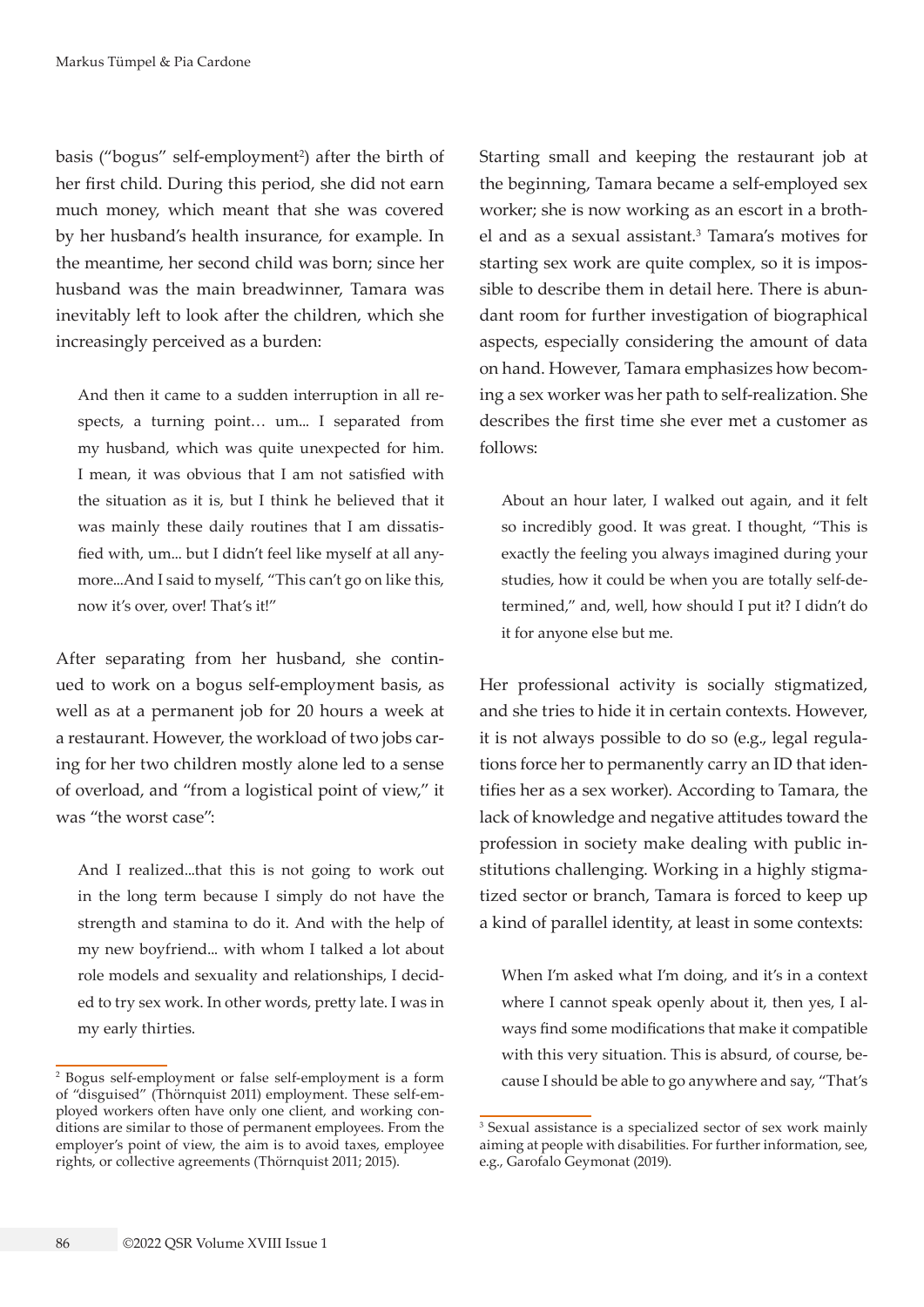what I do."...For instance, I certainly wouldn't tell anyone at my kids' school that I am a sex worker. I don't think that would be a good idea.

From the moment the pandemic hit Germany, the entire sex work industry was subject to a ban. Tamara, as well as all other sex workers, were required to stop working. This situation caused a whole range of problems, but we can only tackle a few of them in this paper. Given the stigma mentioned above, a crucial issue is the possible outing as a sex worker when filing for social benefits:

If you take the least strong restriction, so to speak, it is stigmatization. Because it is a forced outing you have to undergo if you apply for something like that. And many people just do this job secretly, uh, and get embarrassed to have to explain to their husband, ex-partner, mothers, whomever why they suddenly don't earn money anymore and suddenly have to fill out such applications and what kind of job title it says in there.

Furthermore, the vast majority of sex workers do not have health insurance. Although this issue does not apply in Tamara's case, it, nevertheless, illustrates the precarity of this line of work. An association of sex workers Tamara is involved in provides special training in hygiene; however, there is currently no way to implement such regularities and re-open the industry:

What's the difference to an erotic massage? There is no difference. But, massages are allowed. What is the difference between BDSM and a tattoo studio? There is none. And yet, everything that we dare to push forward gets rejected.

The ongoing prohibition of sex work leads to an uncontrolled black market with diverse negative effects: You criminalize something, right? And when you do so, it becomes much, much more problematic. Because if something actually happens in such a situation, like an assault, like, uh, I don't know, like an illness. Well, like hell I am going to say: "This happened to me" because I did it illegally. And right now, that's not being considered at all.

In this case, the COVID-19 pandemic has led to the criminalization of a whole line of work, as there are no real alternatives for those who want to do this job the way Tamara does:

Well, there is no plan B for me, so to speak. Because plan B, C, D, E, F, and so on—I've already ticked everything off before. I am finally at a point where I can live and work the way I want to, right? No other option for me. If things really go on as they are at the moment, then I will work illegally. End of story.

As for her earnings, the situation is very tense. She still meets regular customers, even though it is illegal. Personal networks seem to have been more important than in the other cases in our study:

And if it wasn't for my private social network, I honestly wouldn't know how to pay for school lunch for my kids, for example. But, I do have my private network, which, uh, helps me, I have a partner who has a regular job and who hasn't lost his earnings. But, that makes me privileged, highly privileged. Only very few people in my line of work have that.

Before the COVID-19 outbreak, she openly spoke about the advantages of being a white, somewhat well-situated woman:

If I, as a woman, also have this, one might say, "power"... well, if you want to call it power, which is very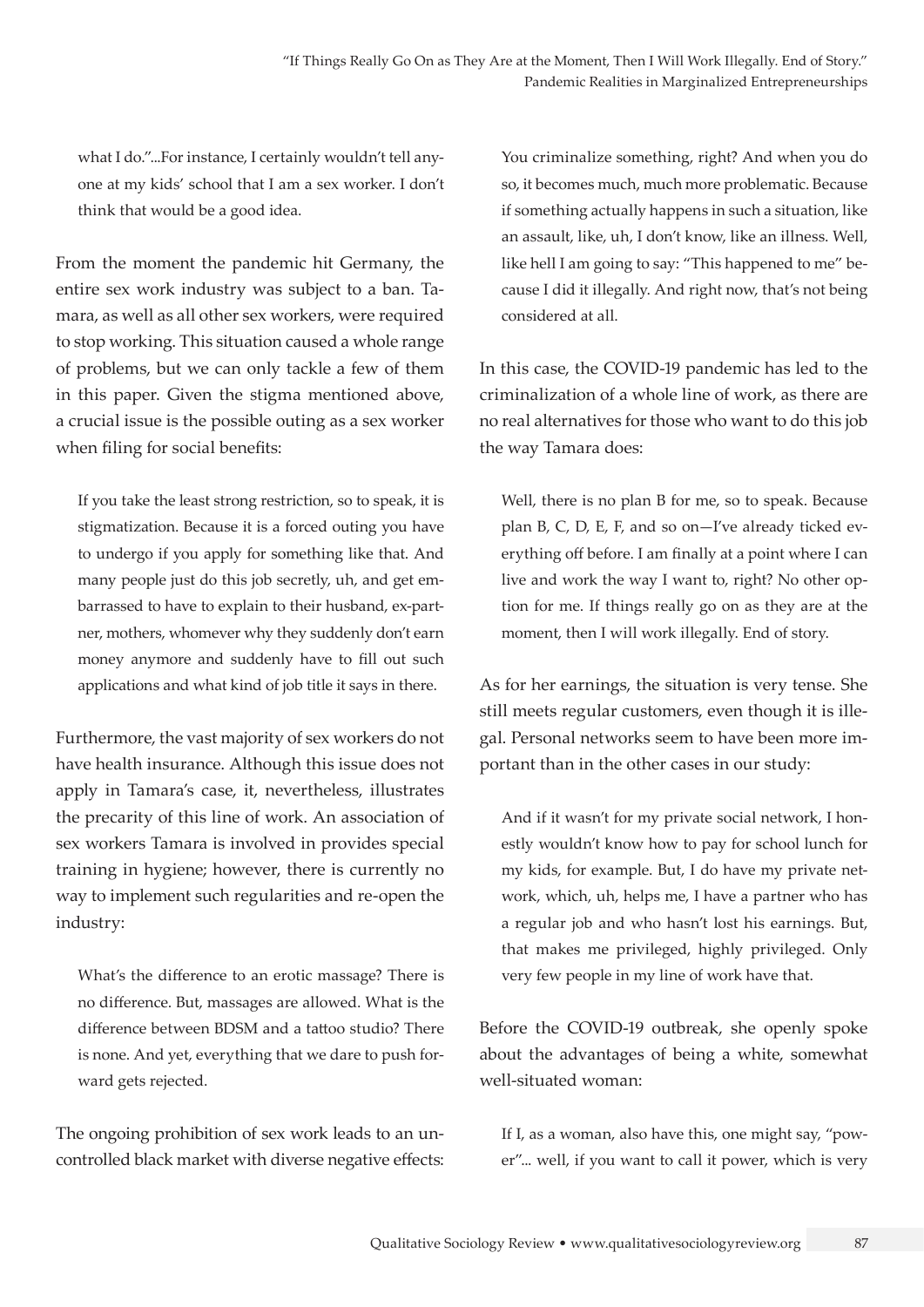questionable, uh, has "power" over the male sex, so to speak, due to certain role distributions and certain sexualities, why shouldn't I use this to my own benefit, on the one hand? And, on the other hand, perhaps also undermine it by using it to my advantage?

Despite being in a very precarious situation, she still emphasizes her attitude towards her profession and life, particularly when it comes to questions of legality and conformism:

I'm not going to let this self-determination, my life, and my being be taken away from me. That simply is against all my understanding of a decent life.

# **Discussion**

The COVID-19 pandemic has had a considerable impact on the lives of all four individuals in our study. Within a few weeks, the caterer lost all orders, the sex worker was not allowed to work at all, the fitness instructor had to close his training space, and the retailer eventually decided to close her shop permanently. Our study revealed several parallels in the biographies and attitudes of the self-employed. However, the perception of the COVID-19 pandemic as a business disruption differed.

All four cases had an initially skeptical attitude towards the state and its institutions (e.g., the employment office, the tax office, and health insurance). This is evident in the rejection of business plans and public financial support, as well as a desire for independence from these institutions. Their low opinion of the state as a trustworthy authority might have been fuelled by their experience with the transformation of the former GDR and all of the accompanying uncertainties. Some of them also had negative experiences with public authorities, especially

during adolescence. Growing up in the GDR and the experiences of working there at a young age, for instance, were mentioned several times in the interviews; even a certain feeling of being at home in the East (*Ostgefühl*), as Tamara put it. However, these findings must be interpreted with caution.

According to institutional theory, each individual is influenced and shaped by different institutional logics to varying degrees. This means that logics function as "guidelines on how to interpret and function in social situations" (Greenwood et al. 2011:318), even though they sometimes can be competing (Brandl and Bullinger 2017).

Due to their life experiences, all four cases, in particular Rosie, have distanced themselves from public logic. Perhaps, also, for this reason, their central individual logic is shaped by principles of self-realization and autonomy. With their self-employment, all four cases strive for the possibility of "individual freedom." Tom stated that he wants to pursue the activity that fulfills him and in which he can give something back to society. Hans and Rosie explained that they wanted to escape from the "rat race" and "wheelworks," and Tamara mentioned that she has finally found a way to live a self-determined life with which she can identify.

However, the COVID-19 pandemic has changed the situation for everyone. Before the outbreak of COVID-19, the logic of self-realization and autonomy was still somewhat compatible with necessary legal constraints, but business owners must now comply with multiple new restrictions. Doing this for the common good limits their autonomy and creates additional economic pressure. Consequently, the measures taken to contain the virus are not fully appreciated by all. One exception is Tom, who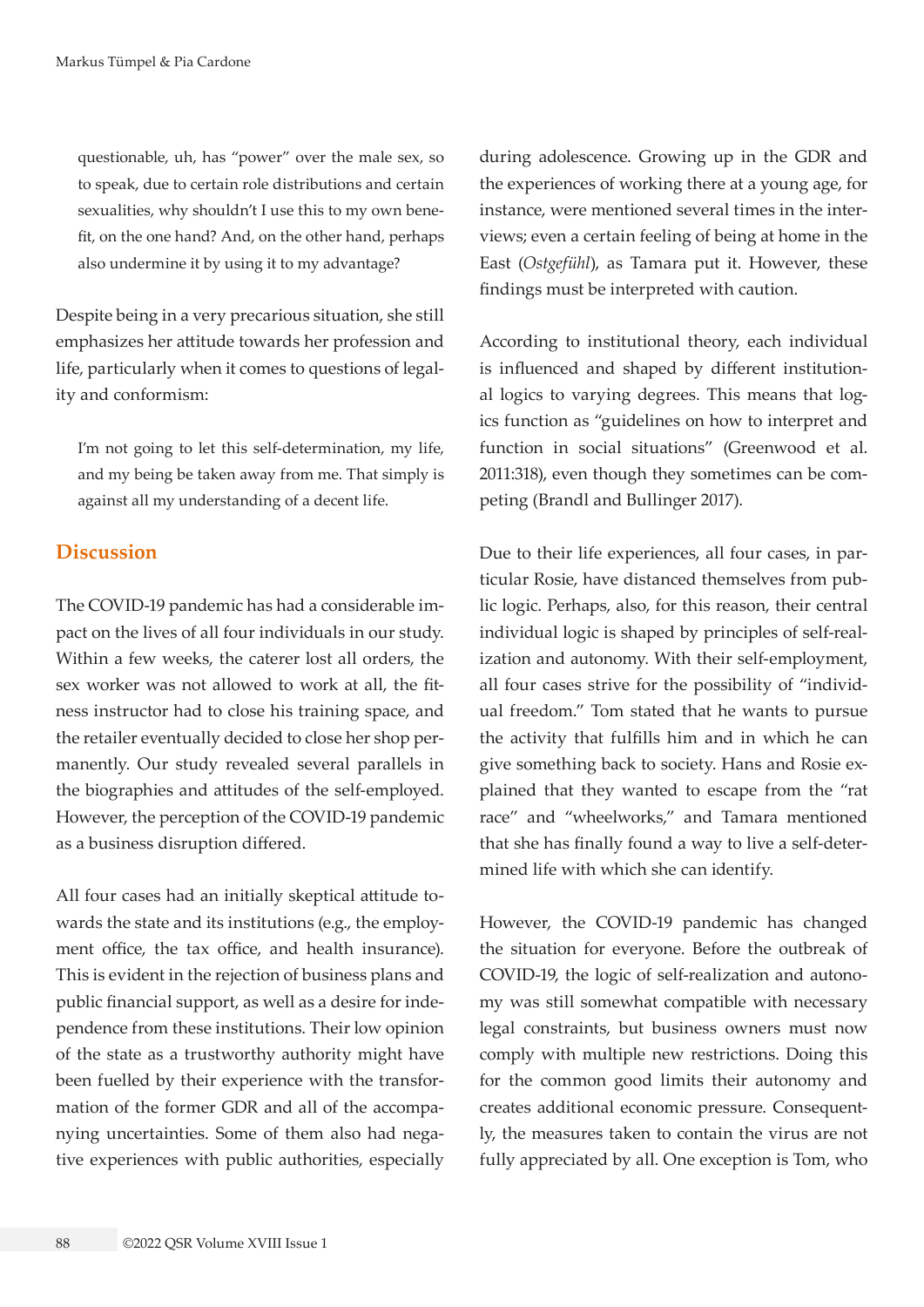is a strong advocate of the legal restrictions linked to the COVID-19 pandemic and proactively took initiatives early on in his CrossFit-Box business. His ability to implement early measures was partly due to his contacts in the international community. This enabled Tom to evaluate the situation and react based on information from other countries, where tougher measures had already been taken before COVID-19 reached Germany. The others accept but do not agree with all the restrictions. Rosie criticizes the implementation and control of the rules, in particular, her obligation as a business owner to ensure compliance with the rules on the customer's side. At this point, the pressure and potential sanctions on shop owners do not seem to be fair to her. Tamara is highly motivated to comply with good hygiene measures, as they were quite naturally part of her business as a sex worker before the pandemic. However, she considers the absolute ban on working in her entire line of work to be unjustified. In her opinion, the new legal requirements will only force sex workers to disobey and lead to the criminalization of this activity in the long term. Nevertheless, none of the four cases are "corona deniers." All of them support the restrictions, despite the restrictions causing financial problems for some of them, as they are aimed at protecting the common good.

At this point, we observe an interesting paradox. Our cases are strongly oriented towards the logic of the common good, perceiving themselves as anti-materialistic, caregivers, or protectors of the vulnerable. For example, Hans retained one of his employees after he lost his driving license, despite it being one of the basic requirements for being a caterer. From an economic viewpoint, this would not be rational. From the perspective of institutional theory, this is an example of reacting to multiple and incompatible logics. As self-employed, they seek to achieve both

financial independence and social impact by intentionally incorporating economic and social principles. By doing so, they are continuously forced to fight against pressures stemming from capitalist logic and embrace tensions other business owners normally seek to minimize. The social logic of health protection has suddenly become the dominant logic determining business and daily life, thereby displacing the logic of profit maximization. Consequently, some people who have adopted social logic, as in our four cases, are suffering due to the current situation. The conflict for organizations confronted with hybrid logic has been thoroughly examined in previous research (e.g., Kraatz and Block 2008; Reay and Hinings 2009; Greenwood et al. 2011; Besharov and Smith 2014; Gümüsay, Smets, and Morris 2020). However, beyond the existing literature, our study provides insights into how self-employed individuals deal with hybrid and changing institutional logics, leading to a conflict between their desire to lead an autonomous life and defend social principles.

On the other hand, our study shows how entrepreneurs with a strong individual desire for self-realization and autonomy constantly challenge existing social or cultural hegemonies by distancing from certain logics. These demarcations thus constitute the basis of "new" identities in Laclausian terms (Laclau 1990:9, 39; Reckwitz 2008:77-81). Tom consciously distances himself from a fixation on purely material values, and by taking a different stance and opposing (seemingly) universal hegemonies, he emphasizes anti-materialistic and people-centered values. Hans questions the centrality and dominance of work and, at the same time, reflects on his entrapment in the processes and structures. Rosie rejects certain forms of marketing and refuses common labels. And finally, Tamara associates her work with the idea of liberation from a life determined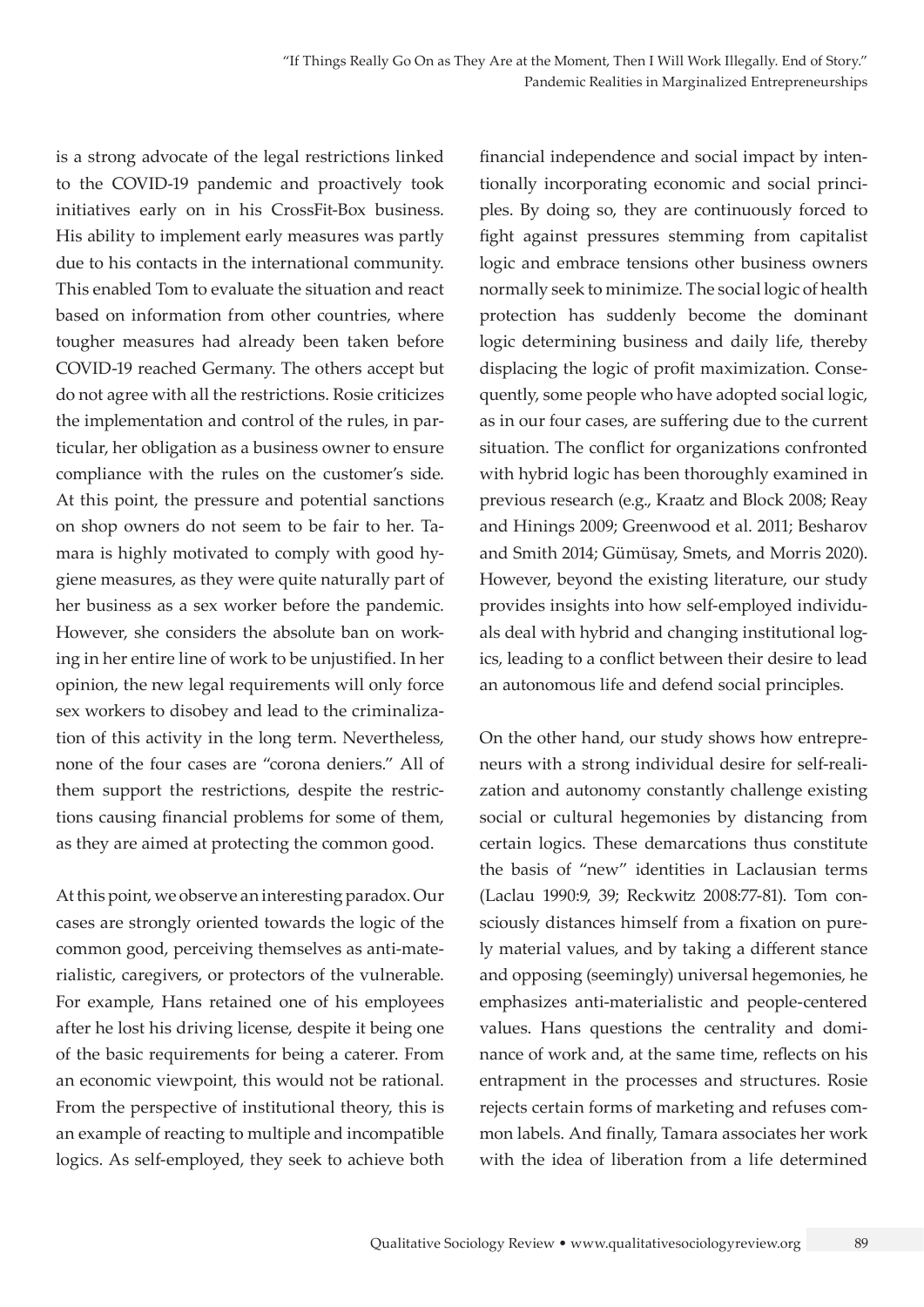by others, which—in her line of work—also implies distancing oneself from social conventions.

Brandl and Bullinger (2017) have pointed out that, in the case of conflicting logic, the individual response corresponds to a process of "self-verification" (Brandl and Bullinger 2017:187). In this process, the logic that is more important for the respective identity prevails. This can be observed in the case of Rosie, for example, whose refusal to accept labels and marketing opposes the idea of selling goods and insofar the identity of being a retailer. Her attitude, however, ultimately dominates. This may even lead to distancing from other identities, just as mentioned above and as described by Brandl and Bullinger, as well (2017).

Concerning the COVID-19 pandemic, all four cases reacted with conformism during the first lockdown, as the federal restrictions fit their core principles of the common good. Furthermore, supporting compliance with the new regulations reflects the basic principle of solidarity in their communities. Friends and regular customers helped them buffer economic hardships, especially at the beginning of the COVID-19 pandemic. Although this helped during the first lockdown, solidarity certainly has limits and is not perceived as a solution to overcome the crisis. One could assume that public support takes effect at this point. However, as for COVID-19 aid programs, our cases draw a critical picture. Whether it is the consistent rejection of public funding due to skepticism about possible demands for repayment, as in Tom or Rosie's case, or a lack of programs for specific niches, as in Tamara's case, public funding plays a minimal role in our cases. The problem of sex workers not being included in the current COVID-19 aid programs may be linked to the fact that sex work, although it is a historically long-established institution, is a very ambivalently discussed and stigmatized occupational field in Europe (Kilvington, Day, and Ward 2001; Weitzer 2018; Grittner and Walsh 2020). With our case study, we would like to emphasize the seriousness of the situation for many of those affected. Marginalized in two ways, sex workers are often foreign women without permanent residence or health insurance. According to a press release by the Federal Statistical Office in Germany in July 2020, only 19% of all officially registered sex workers have German citizenship (Statistisches Bundesamt 2020). The closure of brothels not only means financial losses for them but in some cases, even the beginning of homelessness. However, Tamara, due to her relatively stable situation and social network, has not suffered this extremely precarious situation.

Without sufficient financial support, it is all the more interesting that across the four cases, which were similarly affected by the COVID-19 restrictions, different assessments of the situation were expressed. The self-employed who already had a "plan B" or "escape plan" before the outbreak of the pandemic perceived this event as a less dramatic disruption, and framed it as an opportunity to leave the "wheelworks" of daily business and turn to other business activities. However, those without alternative plans experienced particular economic pressure from legal regulations accompanying the outbreak. Consequently, and from an economic viewpoint, all of our cases could use the strategy of having something to fall back on, including those who were working in a seemingly safe sector. With increasing economic pressure and uncertainty linked to the second lockdown, evaluations of the situation slightly changed and led to a wider range of response strategies, ranging from conformism to the deliberate undermining of certain rules and measures, up to neglecting and decoupling.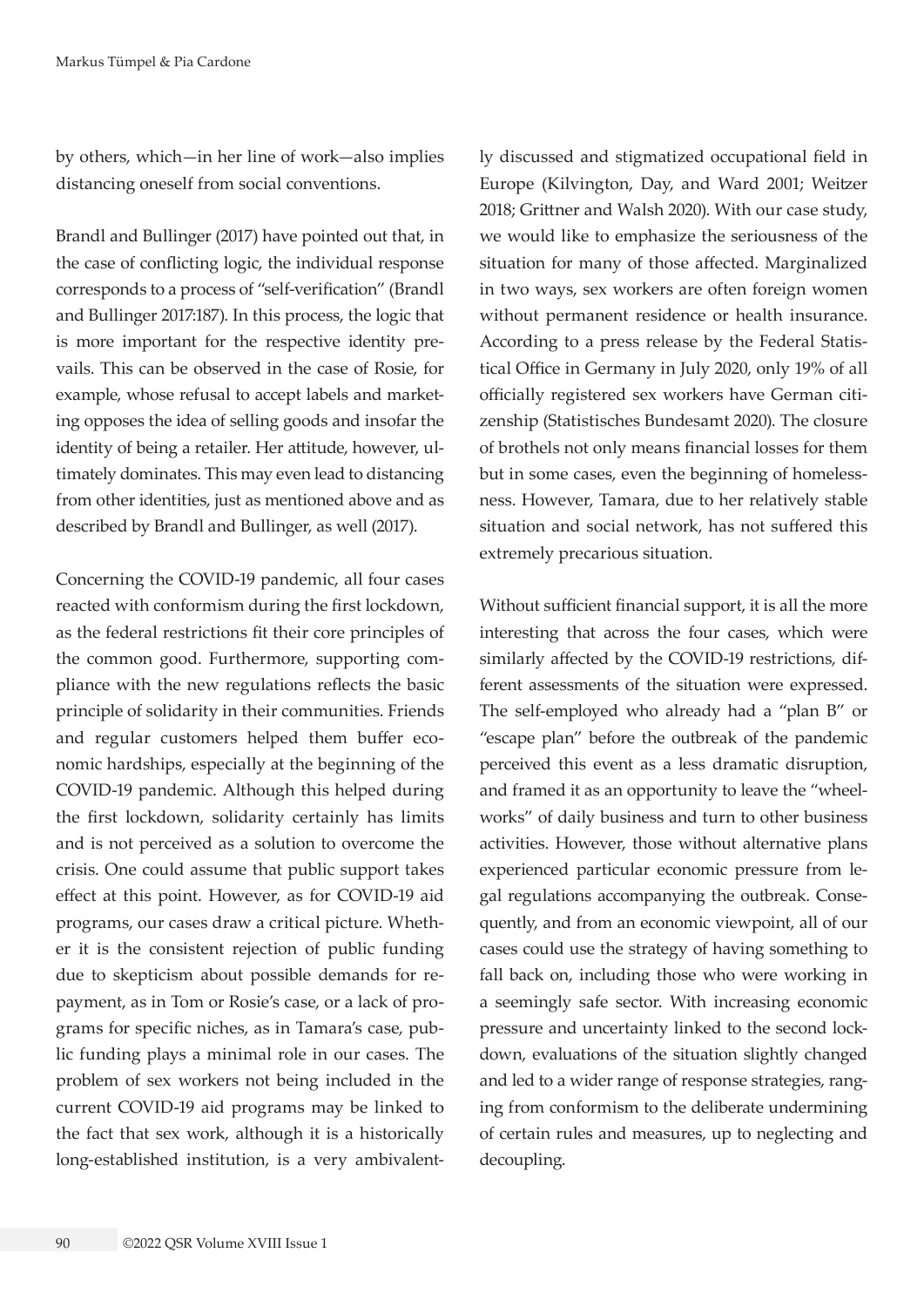In a wider context, our four cases significantly differ from the rather few existing qualitative case studies on "successful," "traditional," and prototypical entrepreneurs and how they are depicted—often as excessively working (Duchek 2018), passionate (Lombardi et al. 2021), and highly self-confident, emphasizing the strong desire for success and an orientation towards entrepreneurial goals, even at a young age, paired with a very strong tendency towards perfectionism (Göbel 2000). In contrast, the motives of our cases relate primarily to self-realization and autonomy, and also their relationship to work is by no means free of doubt. Though passion may play a big role in Tom's case, his standards for success—making people happy—are different from those of a prototypical entrepreneur. A surprising aspect is the experiences during childhood and adolescence; these support evidence from previous observations of rather typical entrepreneurs, showing that experiences at an early age can have a decisive influence on the later development becoming an entrepreneur and might lead to a need for autonomy and independence (e.g., Kets de Vries 1996).

# **Conclusion, Limitations, and Future Research**

Our data offer a large amount of material for future research, including the topic of autonomy. The analysis of all four cases so far shows biographical similarities that seem to have shaped the personalities of self-employed individuals and entrepreneurs (e.g., their striving for autonomy is reflected in their orientation towards subcultures or "foreign" cultures). Moreover, it could be hypothesized that the resilience of individuals is related to their biographies and motives, especially their striving for autonomy. Another fruitful area for further work could be the role of networks and communities, especially in times of crisis.

We were able to identify differences, particularly in the interpretation of day-to-day economic challenges and coping strategies used to deal with them. Limiting our study to four (nevertheless extended) cases and covering very different economic sectors might be considered a limitation. However, it enables an in-depth and profound analysis of individual interpretations and actions in this very heterogeneous sample and brings to light numerous interesting results. Drawing on the perspective of entrepreneurs working in niches, the four cases sketched in our study highlight the variety of manifestations the COVID-19 pandemic can take. They furthermore show the diversity of reactions to this external shock and the understandings of the effects of this global pandemic within these specific fields of business. Nevertheless, the small sample size results in further research potential, and it certainly would be worth incorporating additional cases.

## **References**

Ahbe, Thomas and Rainer Gries. 2006a. "Die Generationen der DDR und Ostdeutschlands. Ein Überblick [The Generations of the GDR and East Germany. An Overview]." *Berliner Debatte Initial* 17(4):90-109.

Ahbe, Thomas and Rainer Gries. 2006b. "Gesellschaftsgeschichte als Generationengeschichte. Theoretische und methodologische Überlegungen am Beispiel DDR [Social History as a Generation History. Theoretical and Methodological Consid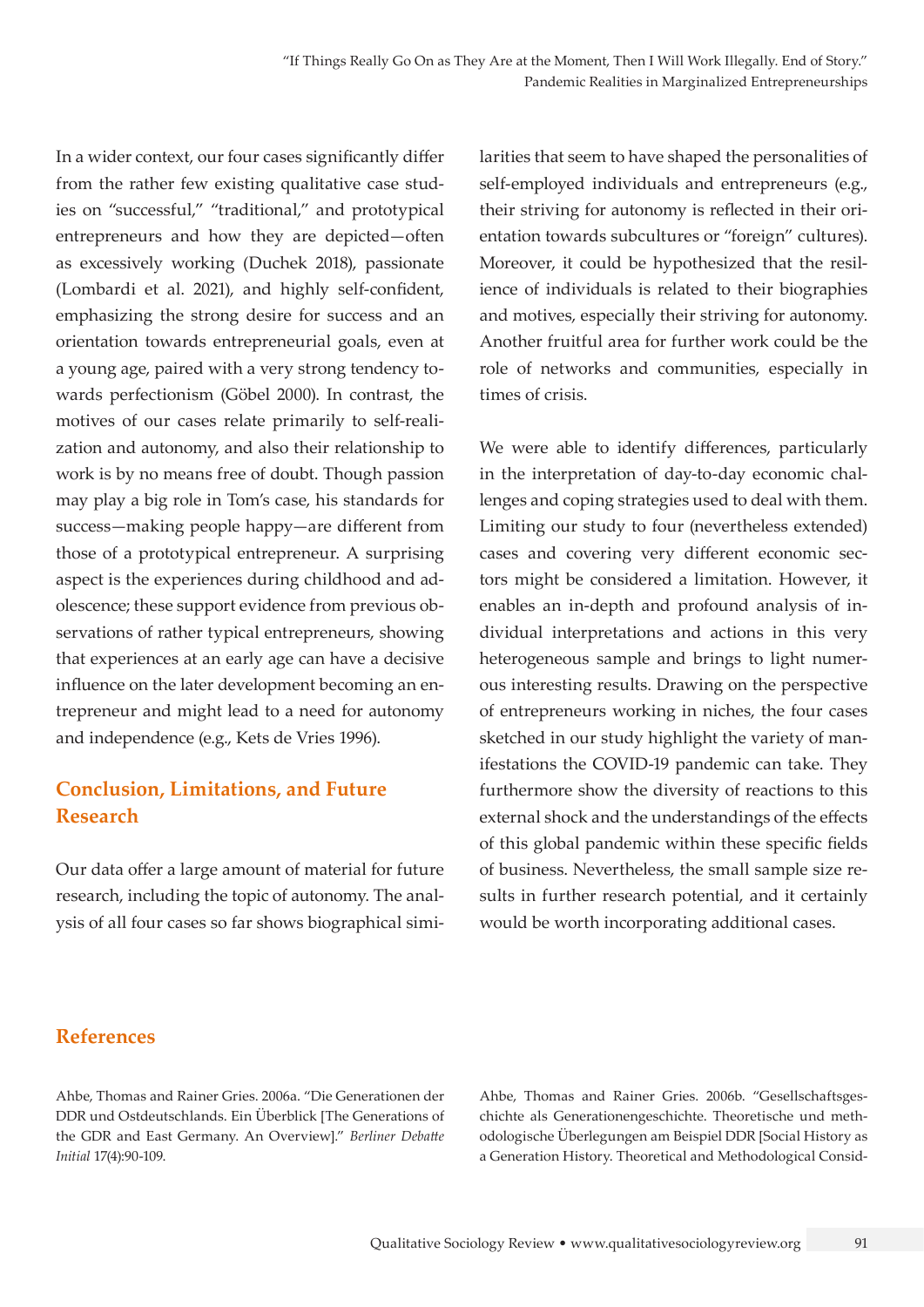erations Using the Example of the GDR]." *Die DDR aus generationengeschichtlicher Perspektive. Eine Inventur* 2006:475-571.

Banalieva, Elitsa R. et al. 2017. "Communist Footprint and Subordinate Influence Behavior in Post-Communist Transition Economies." *Journal of World Business* 52(2):209-229. doi: 10.1016/j.jwb.2016.12.002.

Barrett, Rowena and Natalia Vershinina. 2017. "Intersectionality of Ethnic and Entrepreneurial Identities: A Study of Post-War Polish Entrepreneurs in an English City." *Journal of Small Business Management* 55(3):430-443.

Bartik, Alexander et al. 2020. "How Are Small Businesses Adjusting to COVID-19? Early Evidence from a Survey." *National Bureau of Economic Research*. doi: 10.3386/w26989.

Benkert, Volker. 2016. "Von der Breite und Tiefe ostdeutscher Kohortenprägungen. Warum die letzte DDR-Jugend keine Generation wurde [On the Breadth and Depth of East German Cohorts. Why the Last GDR Youth Did Not Become a Generation]." Pp. 37- 51 in *Die Generation der Wendekinder. Elaboration eines Forschungsfeldes* [*The Generation of the Wendekinder. Elaboration of a Research Field*], edited by A. Lettrari, C. Nestler, and N. Troi-Boeck. Wiesbaden: Springer VS.

Besharov, Marya L. and Wendy K. Smith. 2014. "Multiple Institutional Logics in Organizations: Explaining Their Varied Nature and Implications." *Academy of Management Review* 39(3):364-381. doi: 10.5465/amr.2011.0431.

Blokker, Paul and Bruno Dallago, eds. 2017. *Youth Entrepreneurship and Local Development in Central and Eastern Europe*. London: Routledge.

Blundell, Jack and Stephen Machin. 2020. *Self-Employment in the Covid-19 Crisis: A CEP Covid-19 Analysis*. London: London School of Economics and Political Science.

Bock, Karin. 2000. *Politische Sozialisation in der Drei-Generationen-Familie: Eine qualitative Studie aus Ostdeutschland* [*Political Socialization in the Three Generation Family: A Qualitative Study from East Germany*]. Vol. 103. Wiesbaden: VS Verlag für Sozialwissenschaften.

Brandl, Julia and Bernadette Bullinger. 2017. "Individuals' Considerations When Responding to Competing Logics." *Journal of Management Inquiry* 26(2):181-192. doi: 10.1177/1056492616677297.

Brewer, Jeremi and Stephen W. Gibson. 2014. *Necessity Entrepreneurs: Microenterprise Education and Economic Development*. Cheltenham: Edward Elgar Publishing.

Bruton, Garry D., David Ahlstrom, and Han-Lin Li. 2010. "Institutional Theory and Entrepreneurship: Where Are We Now and Where Do We Need to Move in the Future?" *Entrepreneurship Theory and Practice* 34(3):421-440. doi: 10.1111/j.1540- 6520.2010.00390.x.

Caetano, Ana. 2015. "Personal Reflexivity and Biography: Methodological Challenges and Strategies." *International Journal of Social Research Methodology* 18(2):227-242. doi: 10.1080/13645579.2014.885154.

Cepel, Martin et al. 2020. "The Impact of the COVID-19 Crisis on the Perception of Business Risk in the SME Segment." *Journal of International Studies* 13(3). doi: 10.14254/2071-8330.2020/13- 3/16.

Crilly, Donal, Maurizio Zollo, and Morten T. Hansen. 2012. "Faking It or Muddling Through? Understanding Decoupling in Response to Stakeholder Pressures." *The Academy of Management Journal* 55(6):1429-1448. doi: 10.5465/amj.2010.0697.

Czarniawska, Barbara. 2004. "The Uses of Narrative in Social Science Research." Pp. 649-666 in *Handbook of Data Analysis*, edited by M. Hardy and A. Bryman. London: Sage.

Delmas, Magali A. and Michael W. Toffel. 2008. "Organizational Responses to Environmental Demands: Opening the Black Box." *Strategic Management Journal* 29(10):1027-1055. doi: 10.1002/ smj.701.

Denzin, Norman K. 2009. *The Research Act: A Theoretical Introduction to Sociological Methods.* Somerset: Taylor and Francis.

*Deutsche Welle*. 2020. "German Slaughterhouse Outbreak Crosses 1,000." Retrieved July 06, 2021 (https://p.dw.com/p/3e5We).

DiMaggio, Paul J. and Walter W. Powell. 1983. "The Iron Cage Revisited: Institutional Isomorphism and Collective Rationality in Organizational Fields." *American Sociological Review* 48(2):147-160. doi: 10.2307/2095101.

Duchek, Stephanie. 2018. "Entrepreneurial Resilience: A Biographical Analysis of Successful Entrepreneurs." *International Entrepreneurship and Management Journal* 14(2):429-455. doi: 10.1007/s11365-017-0467-2.

Eijdenberg, Emiel L. et al. 2019. "Entrepreneurial Activities in a Developing Country: An Institutional Theory Perspective." *International Journal of Entrepreneurial Behavior & Research* 25(3):414-432. doi: 10.1108/IJEBR-12-2016-0418.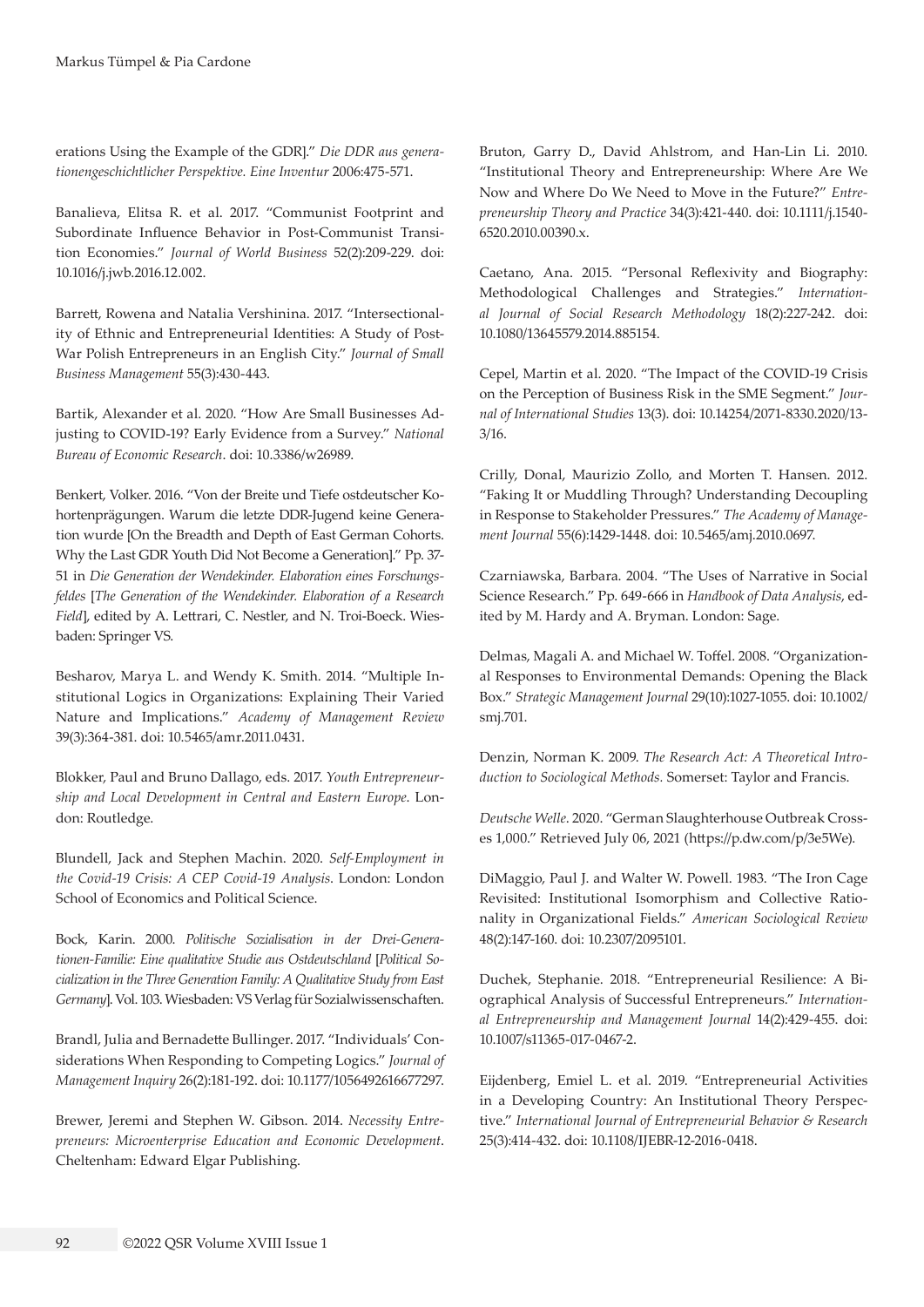Eisenhardt, Kathleen M. and Melissa E. Graebner. 2007. "Theory Building from Cases: Opportunities and Challenges." *The Academy of Management Journal* 50(1):25-32. doi: 10.2307/20159839.

Essers, Caroline and Yvonne Benschop. 2007. "Enterprising Identities: Female Entrepreneurs of Moroccan or Turkish Origin in the Netherlands." *Organization Studies* 28(1):49-69.

Essers, Caroline and Yvonne Benschop. 2009. "Muslim Businesswomen Doing Boundary Work: The Negotiation of Islam, Gender and Ethnicity within Entrepreneurial Contexts." *Human Relations* 62(3):403-423. doi: 10.1177/0018726708101042.

Fabeil, Noor F., Khairul H. Pazim, and Juliana Langgat. 2020. "The Impact of COVID-19 Pandemic Crisis on Micro-Enterprises: Entrepreneurs' Perspective on Business Continuity and Recovery Strategy." *Journal of Economics and Business* 3(2). Retrieved December 05, 2021 ([https://papers.ssrn.com/sol3/pa](https://papers.ssrn.com/sol3/papers.cfm?abstract_id=3612830)[pers.cfm?abstract\\_id=3612830\)](https://papers.ssrn.com/sol3/papers.cfm?abstract_id=3612830).

Fairlie, Robert. 2020. *The Impact of COVID-19 on Small Business Owners: The First Three Months after Social-Distancing Restrictions*. Cambridge, MA: National Bureau of Economic Research.

Flick, Uwe. 2011. *Triangulation*. Wiesbaden: Springer Fachmedien.

Flick, Uwe. 2018. *Doing Triangulation and Mixed Methods*. Edited by U. Flick, 9th vol. Los Angeles, London, New Delhi, Singapore, Washington, Melbourne: Sage.

Garofalo Geymonat, Giulia. 2019. "Disability Rights Meet Sex Workers' Rights: The Making of Sexual Assistance in Europe." *Sexuality Research and Social Policy* 16(2):214-226. doi: 10.1007/ s13178-019-0377-x.

Gerpott, Fabiola H. and Alfred Kieser. 2017. "It's Not Charisma That Makes Extraordinarily Successful Entrepreneurs, but Extraordinary Success That Makes Entrepreneurs Charismatic." *Managementforschung* 27(1):147-166.

Göbel, Sigrun. 2000. "Klaus B: The Success Story of an Entrepreneur: A Case Study." *European Journal of Work and Organizational Psychology* 9(1):89-92. doi: 10.1080/135943200398085.

Görling, Stefan and Alf Rehn. 2008. "Accidental Ventures—AMaterialist Reading of Opportunity and Entrepreneurial Potential." *Scandinavian Journal of Management* 24(2):94-102.

Greenwood, Royston et al., eds. 2008. *The SAGE Handbook of Organizational Institutionalism*. Los Angeles, London, New Delhi, Singapore: Sage.

Greenwood, Royston et al. 2011. "Institutional Complexity and Organizational Responses." *Academy of Management Annals* 5(1):317-371. doi: 10.5465/19416520.2011.590299.

Grittner, Alison L. and Christine A. Walsh. 2020. "The Role of Social Stigma in the Lives of Female-Identified Sex Workers: A Scoping Review." *Sexuality & Culture* 24(5):1653-1682. doi: 10.1007/s12119-020-09707-7.

Gümüsay, Ali A., Michael Smets, and Timothy Morris. 2020. "'God at Work': Engaging Central and Incompatible Institutional Logics through Elastic Hybridity." *The Academy of Management Journal* 63(1):124-154. doi: 10.5465/amj.2016.0481.

Hite, Linda M. and Kimberly S. McDonald. 2020. "Careers after COVID-19: Challenges and Changes." *Human Resource Development International* 23(4):427-437. doi: 10.1080/13678868.2020.1779576.

Johnsen, Christian G. and Bent M. Sørensen. 2017. "Traversing the Fantasy of the Heroic Entrepreneur." *International Journal of Entrepreneurial Behavior & Research* 23(2):228-244. doi: 10.1108/ IJEBR-01-2016-0032.

Kartseva, Marina A. and Polina O. Kuznetsova. 2020. "The Economic Consequences of the Coronavirus Pandemic: Which Groups Will Suffer More in Terms of Loss of Employment and Income?" *Population and Economics* 4(2):26-33. doi: 10.3897/popecon.4.e53194.

Kets de Vries, Manfred F. R. 1996. "The Anatomy of the Entrepreneur: Clinical Observations." *Human Relations* 49(7):853- 883. doi: 10.1177/001872679604900701.

Kilvington, Judith, Sophie Day, and Helen Ward. 2001. "Prostitution Policy in Europe: A Time of Change?" *Feminist Review* 67(1):78-93. doi: 10.1080/01417780150514510.

Kraatz, Matthew S. and Emily S. Block. 2008. "Organizational Implications of Institutional Pluralism." Pp. 243-275 in *The SAGE Handbook of Organizational Institutionalism*, edited by R. Greenwood et al. Los Angeles, London, New Delhi, Singapore: Sage.

Kubiak, Daniel. 2020. "Ostdeutsche Identität im Wandel der Zeiten. 30 Jahre und noch kein Ende [East German Identity through the Ages. 30 Years and No End Yet]." Pp. 189-198 in *Regionalentwicklung in Ostdeutschland: Dynamiken, Perspektiven und der Beitrag der Humangeographie* [*Regional Development in East Germany: Dynamics, Perspectives, and the Contribution of Human Geography*], edited by S. Becker and M. Naumann. Berlin, Heidelberg: Springer Berlin Heidelberg.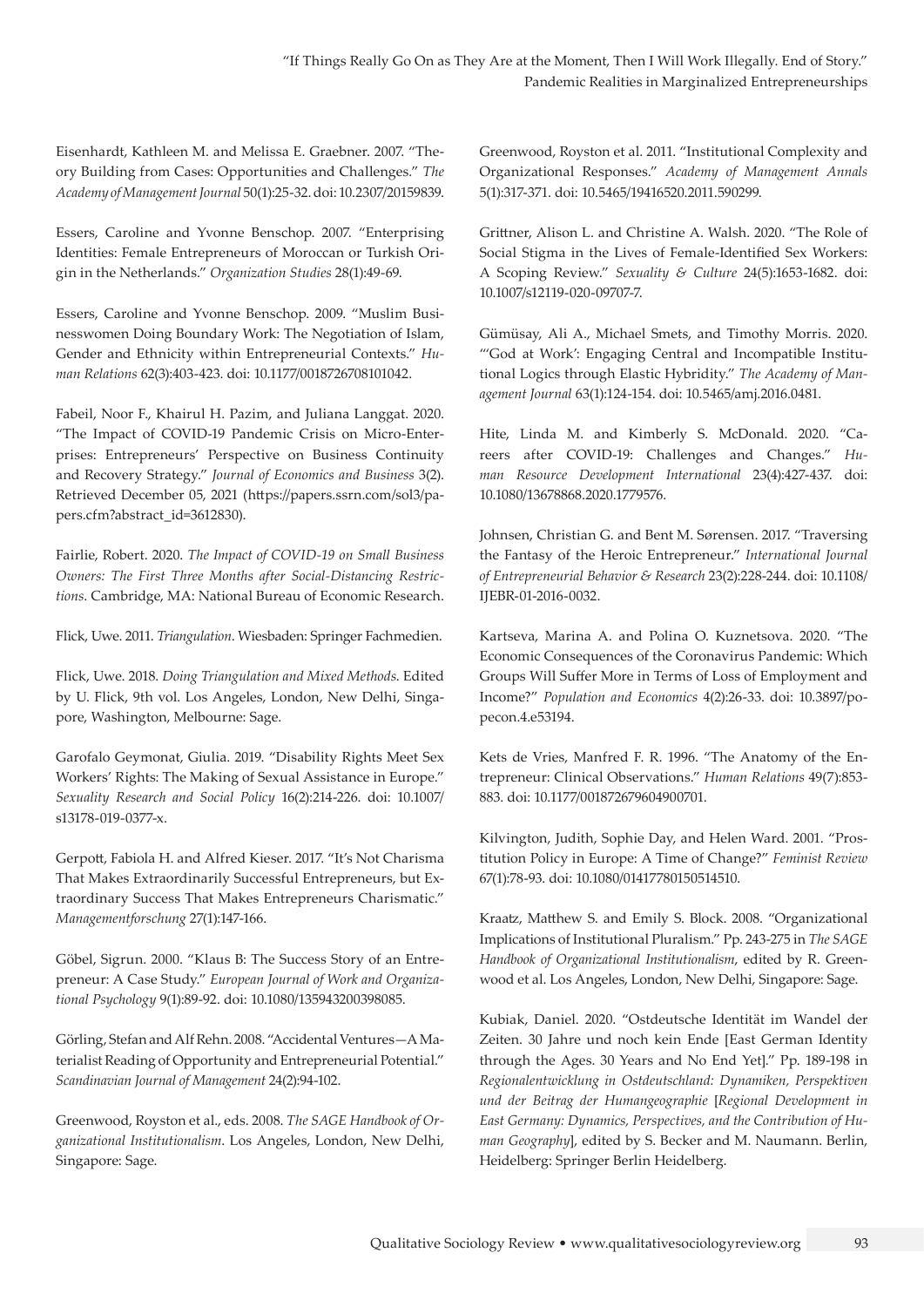Kubiak, Daniel and Weinel Martin. 2016. "DDR-Generationen Revisited – Gibt es einen Generationszusammenhang der 'Wendekinder?' [GDR Generations Revisited—Is There a Generational Connection between the 'Wendekinder?']." Pp. 107-129 in *Die Generation der Wendekinder. Elaboration eines Forschungsfeldes* [*The Generation of the Wendekinder. Elaboration of a Research Field*], edited by A. Lettrari, C. Nestler, and N. Troi-Boeck. Wiesbaden: Springer VS.

Kuckartz, Udo and Stefan Rädiker. 2019. *Analyzing Qualitative Data with MAXQDA: Text, Audio, and Video*. Cham: Springer.

Laclau, Ernesto. 1990. *New Reflections on the Revolution of Our Time*. London: Verso.

Leitch, Claire M. and Richard T. Harrison. 2016. "Identity, Identity Formation and Identity Work in Entrepreneurship: Conceptual Developments and Empirical Applications." *Entrepreneurship & Regional Development* 28(3-4):177-190. doi: 10.1080/08985626.2016.1155740.

Lettrari, Adriana, Christian Nestler, and Nadja Troi-Boeck, eds. 2016. *Die Generation der Wendekinder: Elaboration eines Forschungsfeldes* [*The Generation of the Wendekinder: Elaboration of a Research Field*]. Wiesbaden: Springer VS.

Lombardi, Rosa et al. 2021. "Strategic Entrepreneurship." *Management Decision* 59(5):1069-1084. doi: 10.1108/MD-10-2019-1416.

Maclean, Mairi, Charles Harvey, and Lindsay Stringfellow. 2017. "Narrative, Metaphor and the Subjective Understanding of Historic Identity Transition." *Business History* 59(8):1218-1241. doi: 10.1080/00076791.2016.1223048.

Meyer, John W. and Brian Rowan. 1977. "Institutionalized Organizations: Formal Structure as Myth and Ceremony." *American Journal of Sociology* 83(2):340-363. doi: 10.1086/226550.

Natow, Rebecca S. 2020. "The Use of Triangulation in Qualitative Studies Employing Elite Interviews." *Qualitative Research* 20(2):160-173. doi: 10.1177/1468794119830077.

Oliver, Christine. 1991. "Strategic Responses to Institutional Processes." *Academy of Management Review* 16(1):145-179. doi: 10.5465/amr.1991.4279002.

Ozasir Kacar, Sibel and Caroline Essers. 2019. "The Interplay between Identity Construction and Opportunity Structures: Narratives of Turkish Migrant Women Entrepreneurs in the Netherlands." *International Small Business Journal: Researching Entrepreneurship* 37(7):713-731.

Patton, Eric and Steven H. Appelbaum. 2003. "The Case for Case Studies in Management Research." *Management Research News* 26(5):60-71.

Paul, Ruxandra. 2020. "Europe's Essential Workers: Migration and Pandemic Politics in Central and Eastern Europe during COVID‐19." *European Policy Analysis* 6(2):238-263. doi: 10.1002/epa2.1105.

Pécoud, Antoine. 2004. "Entrepreneurship and Identity: Cosmopolitanism and Cultural Competencies among German-Turkish Businesspeople in Berlin." *Journal of Ethnic and Migration Studies* 30(1):3-20. doi: 10.1080/1369183032000170141.

Portuguez Castro, May and Marcela G. Gómez Zermeño. 2020. "Being an Entrepreneur Post-COVID-19—Resilience in Times of Crisis: A Systematic Literature Review." *Journal of Entrepreneurship in Emerging Economies* 13(4). doi: 10.1108/JEEE-07-2020-0246.

Ratten, Vanessa. 2020. "Coronavirus (Covid-19) and Entrepreneurship: Cultural, Lifestyle, and Societal Changes." *Journal of Entrepreneurship in Emerging Economies* 13(4). doi: 10.1108/JEEE-06-2020-0163.

Reay, Trish and C. R. Hinings. 2009. "Managing the Rivalry of Competing Institutional Logics." *Organization Studies* 30(6):629- 652. doi: 10.1177/0170840609104803.

Reckwitz, Andreas. 2008. *Subjekt*. Bielefeld: transcript.

Rukti Tanaya, Dhayita and Fandis Ekyawan. 2020. "Empowerment Strategy on Micro, Small, and Medium Enterprises (MS-MEs) during COVID-19 Pandemic in Indonesia: A Case Study of BRI Microfinance Center." *E3S Web of Conferences* 202:3022. doi: 10.1051/e3sconf/202020203022.

Sarasvathy, Saras D. 2001. "Causation and Effectuation: Toward a Theoretical Shift from Economic Inevitability to Entrepreneurial Contingency." *The Academy of Management Review* 26(2):243-263.

Schediwy, L., P. V. Bhansing, and E. Loots. 2018. "Young Musicians' Career Identities: Do Bohemian and Entrepreneurial Career Identities Compete or Cohere?" *Creative Industries Journal* 11(2):174-196. doi: 10.1080/17510694.2018.1489197.

Schütze, Fritz. 1983. "Biographieforschung und narratives Interview [Biography Research and Narrative Interview]." *neue praxis* 13(3):283-293.

Shafi, Mohsin, Junrong Liu, and Wenju Ren. 2020. "Impact of COVID-19 Pandemic on Micro, Small, and Medium-Sized